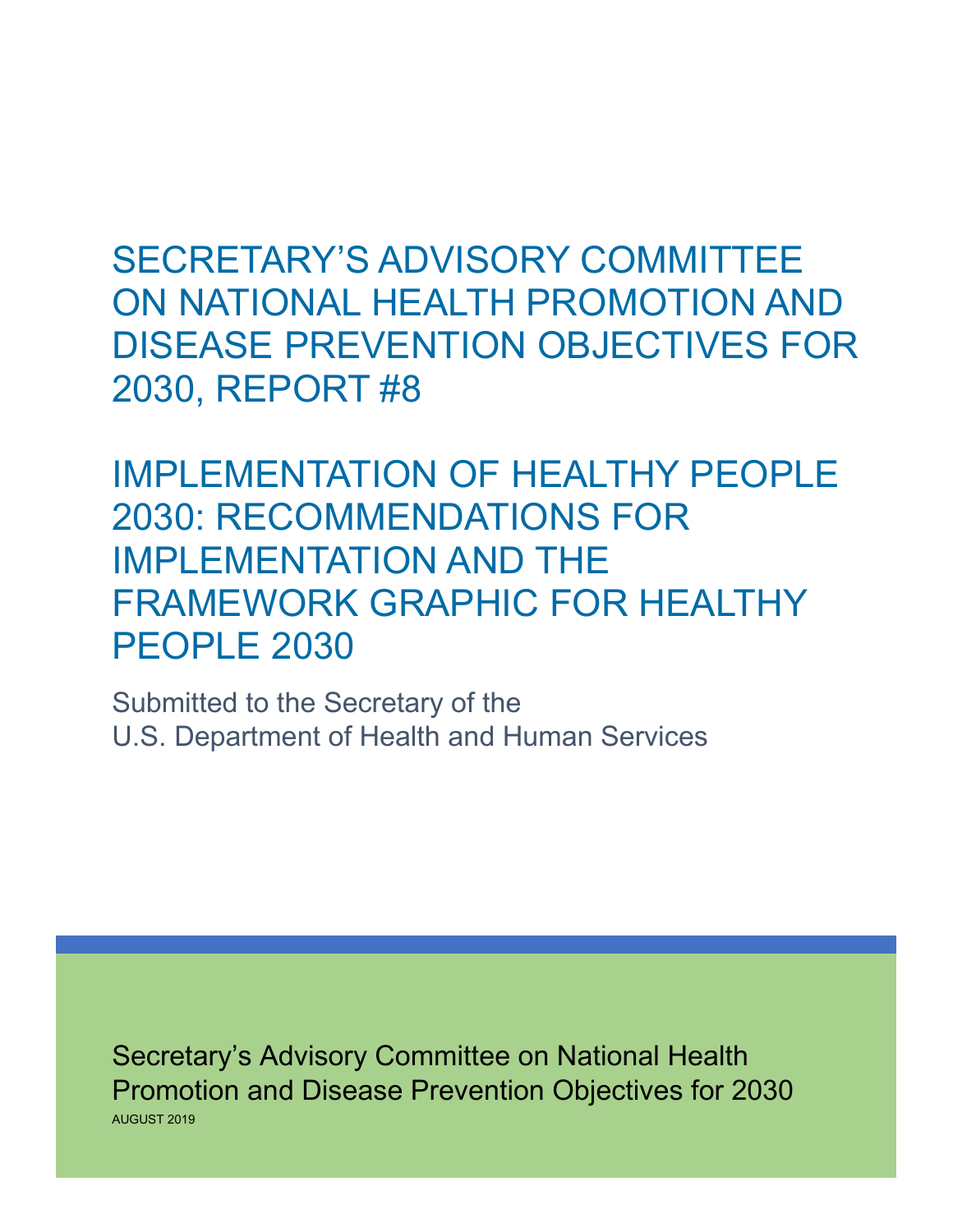# TABLE OF CONTENTS

| APPENDIX 2. HEALTHY PEOPLE 2030: SECTOR ENGAGEMENT GRID20 |  |
|-----------------------------------------------------------|--|
| APPENDIX 3. POTENTIAL RELEVANCE OF HEALTHY PEOPLE 2030 TO |  |
| APPENDIX 4. POTENTIAL COMPONENTS OF A NATIONAL DATA       |  |
| APPENDIX 5. THE HEALTHY PEOPLE 2030 FEDERAL INTERAGENCY   |  |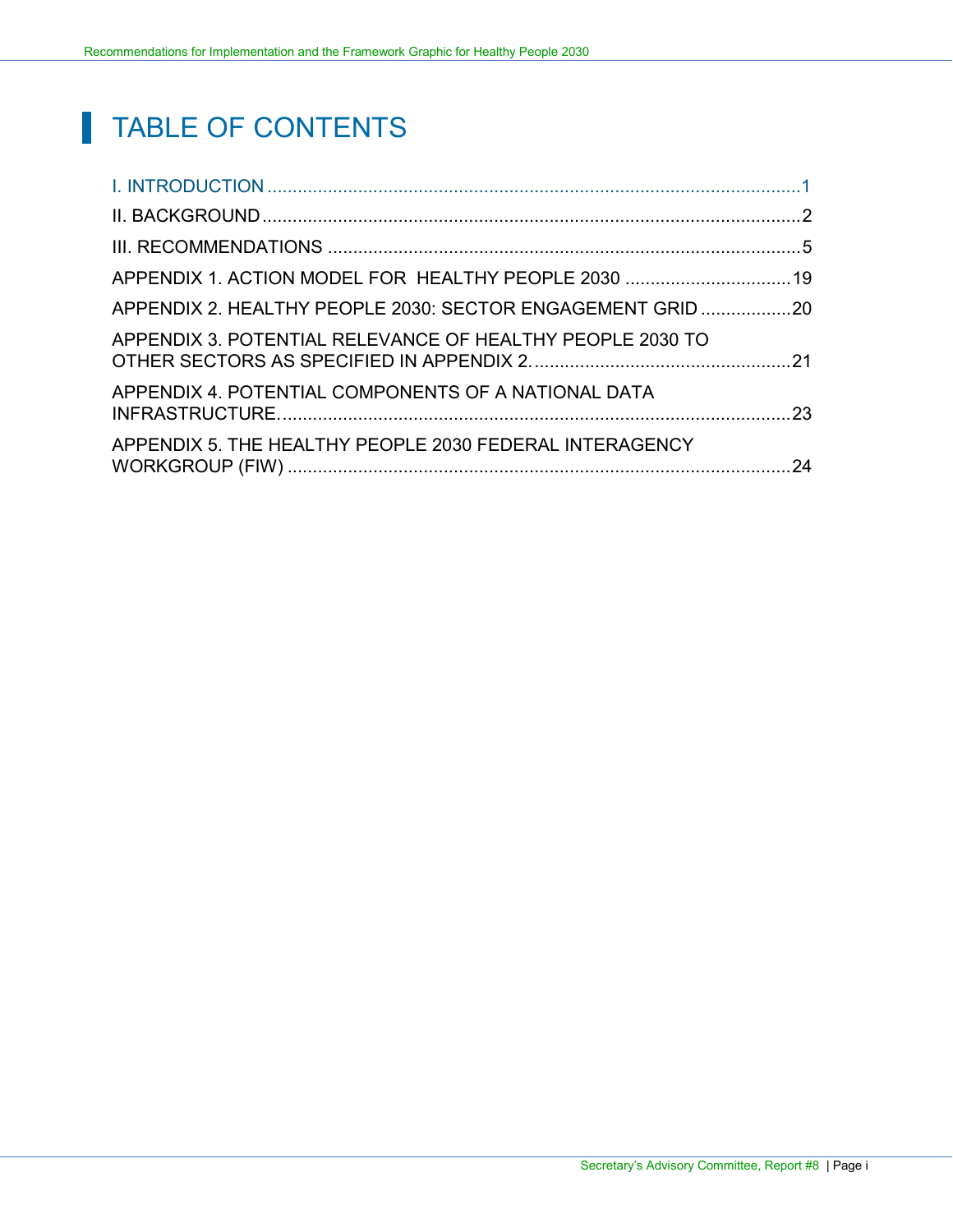# <span id="page-2-0"></span>I. INTRODUCTION

The Secretary's Advisory Committee on National Health Promotion and Disease Prevention Objectives for 2030 (the Committee) is a federal advisory committee composed of non-federal, independent subject matter experts. It is responsible for making recommendations to the Secretary of the U.S. Department of Health and Human Services (HHS) on the development and implementation of national health promotion and disease prevention objectives for 2030.

After its inaugural meeting in December 2016, the Committee appointed several subcommittees, charging each with providing guidance on aspects of the initiative's development. Since then, the Committee has met 14 times (3 times in person and 11 times via webinar) to discuss, revise, vote on, and finalize subcommittee recommendations for submission to the HHS Secretary. At its September 2018 meeting, the Committee appointed the Implementation Subcommittee to provide advice and guidance on implementation before, during, and after the launch of Healthy People 2030. Separately, the Committee appointed a Logic Model Subcommittee in June 2017. This group was later renamed the Graphics Subcommittee to more accurately reflect its charge and work. The Graphic Subcommittee was charged to develop a framework graphic that would depict the overall story of the Healthy People initiative.

This report presents the Committee's recommendations for implementing Healthy People 2030. It is based on the combined products of 2 separate subcommittees: the Implementation Subcommittee and the Graphics Subcommittee. The Implementation Subcommittee convened 13 times between August 2018 and February 2019. The Graphics Subcommittee met 15 times between June 2017 and May 2018. In the course of its work on the framework graphic, the Graphics Subcommittee provided progress updates and sought input from the full Committee at various public meetings (i.e., September 6, 2017; February 28, 2018; July 10, 2018; September 6, 2018; March 27, 2019; and June 26, 2019). As of July 2019, this work is ongoing.

This report's purpose is to: 1) highlight issues for HHS to consider in its planning for and implementation of Healthy People 2030; 2) recommend specific actions for HHS to take at each stage of implementation (pre-launch, launch, and post-launch); and 3) introduce the framework graphic concept for Healthy People 2030. The Implementation Subcommittee developed draft recommendations for the report through iterative rounds of writing, discussion, and revision. The full Committee reviewed, discussed, and provided feedback on each draft.

Committee members amended and approved the final recommendations during webbased meetings on March 27, 2019, and June 26, 2019. After the March meeting, staff sent 2 rounds of a prioritization survey to members of the Implementation Subcommittee (first round) and the full Committee (second round), offering the opportunity to prioritize the report's 38 recommendations. Based on survey results, this report presents the Committee's 38 implementation recommendations and lists the top 3 priorities for each phase. At the June meeting, the Committee approved the prioritized, top 3 recommendations for each phase of implementation, as well as top-level and sub-level concepts for the framework graphic (see Appendix 1).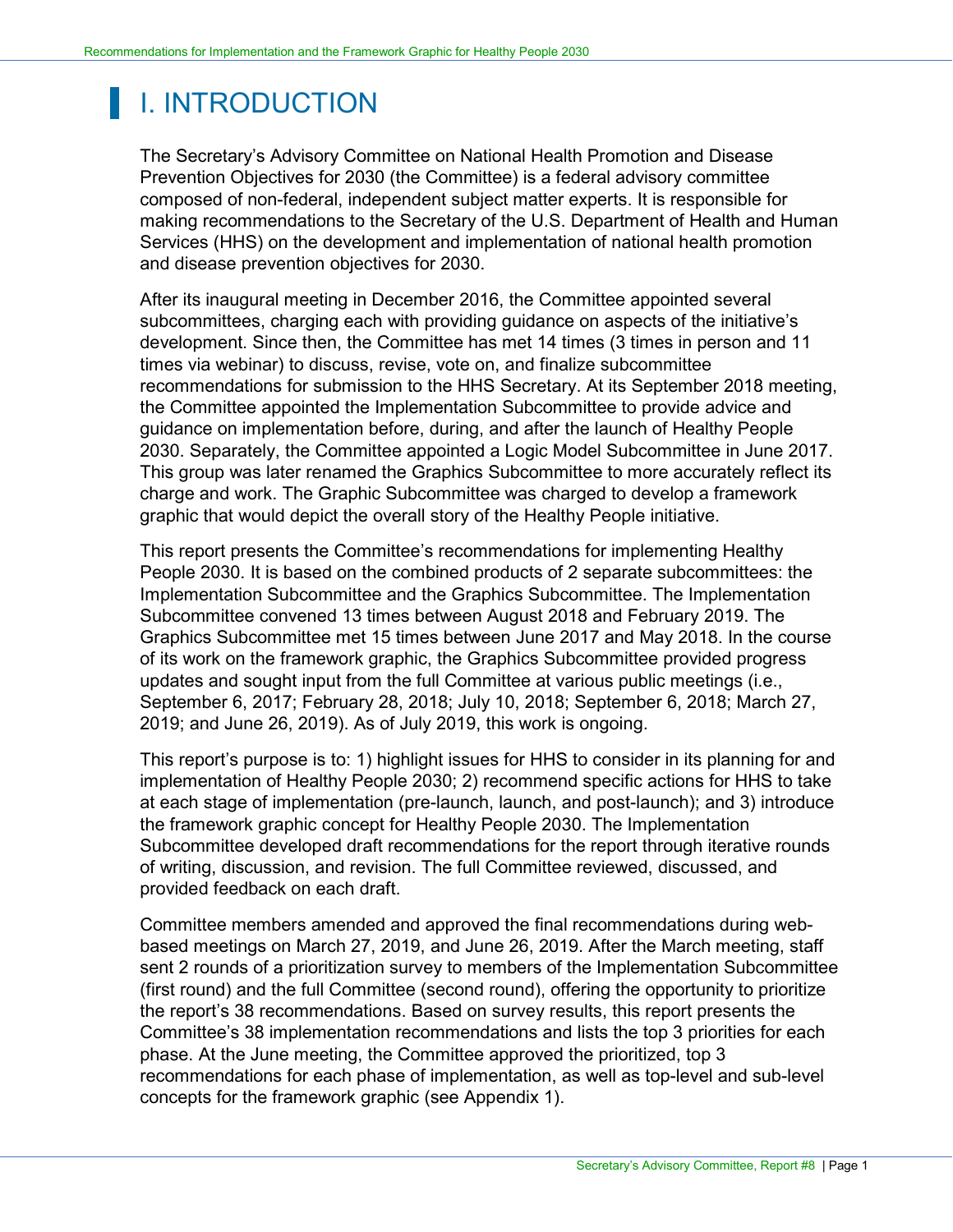## <span id="page-3-0"></span>II. BACKGROUND

To learn about the functions that Healthy People currently serves, as well as potential opportunities for the initiative, the Implementation Subcommittee invited presentations from stakeholders, including the National Association of County and City Health Officials (NACCHO), the Association of State and Territorial Health Officials (ASTHO), the Association for Prevention Teaching and Research (APTR), and the Institute for People, Place and Possibility (IP3). Other presentations were provided by regional programs, including the Public Health Alliance of Southern California and Healthy Alaskans 2020. Presenters highlighted the growing interest in using community-level data but noted that this type of data often isn't available. They suggested that Healthy People 2030 explore ways to leverage hospitals' community health needs assessments, community health improvement plans, and other types of community needs assessments. Information gathered through these presentations complemented the Committee's earlier work exploring the potential relevance of Healthy People 2030 to other sectors (see Appendices 1, 2).

Members of the Graphics Subcommittee worked in collaboration with a health communication organization to create a framework graphic that will be developed in both static and interactive formats to appeal to key audiences. The purpose of the framework graphic is to: 1) capture main components of the Healthy People 2030 framework in an action model; 2) allow users to drill down for more detailed information in the action model; and 3) build a shared understanding of fundamental public health concepts for a range of users. The process of developing the graphics involved:

- Defining the product requirements (i.e., audiences, purpose, use, formats, key messages)
- Identifying the main components of a static action model
- Identifying the main components of an interactive action model
- Determining the relationships among the components
- Creating a visual design to illustrate those relationships
- Identifying how the static and interactive action models will offer additional gateways for Healthy People 2030 users to access information and tools
- Reviewing the information architecture that will support the components of the action model

The geopolitical scope of Healthy People encompasses the national level as well as the tribal, state, territorial, and local levels. Throughout this report, the Committee discusses its recommendations for engaging stakeholders of the Healthy People initiative (see [Committee Report #5,](https://www.healthypeople.gov/sites/default/files/Stakeholder%20Engagement_Communication%20Report_12-02-18_FINAL-WEB-Version_508c.pdf) Stakeholder Engagement and Communication for Healthy People 2030) across multiple sectors and settings. Three categories—stakeholders, sectors, and settings—offer alternative ways to think about the rollout of Healthy People 2030. Healthy People stakeholders are those who actively use Healthy People resources, such as the website, data, interactive tools, and reports. For the purposes of this report, definitions include: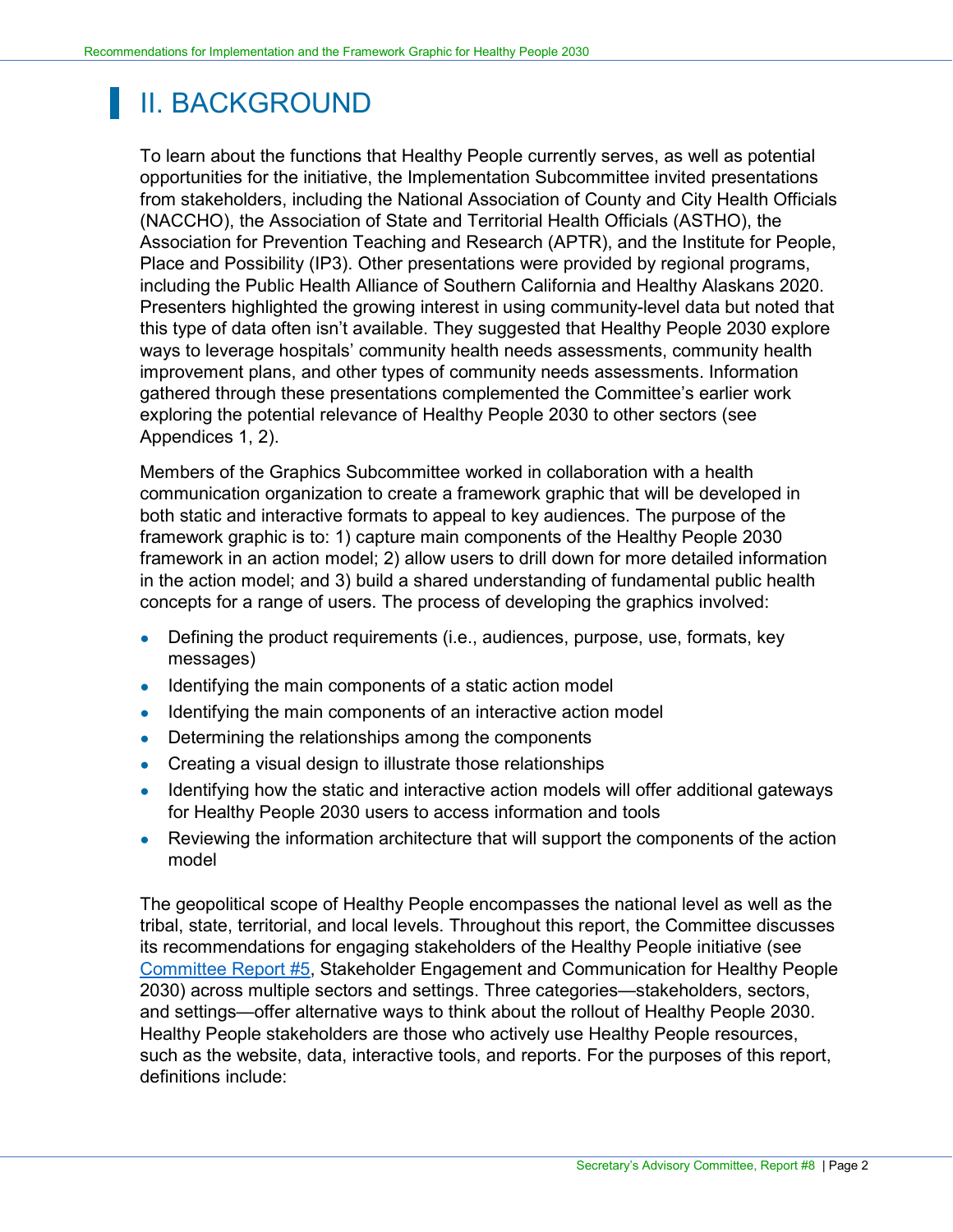- **Current stakeholders** are those who are aware of Healthy People and need guidance to use Healthy People 2030 for their disease prevention and health promotion efforts. Current Healthy People stakeholders are often public health professionals, academics, and students who are based in public health settings (e.g., tribal, state, territorial, and local public health departments, academic departments, foundations, and others).
- **New stakeholders** are those from sectors that have an impact on the achievement of Healthy People objectives, but that have not necessarily been engaged in the initiative in the past. These include sectors that address the determinants of health necessary to achieve Healthy People (e.g., city planners, social service agencies, and others).
- **Sectors** are sociological, economic, or political subdivisions of society.<sup>[1](#page-4-0)</sup>
- **Multisectoral collaboration** refers to deliberate collaboration among various stakeholder groups (e.g., government, civil society, and private sector) and sectors (e.g., health, environment, economy) to achieve Healthy People 2030 goals and objectives.
- **Settings** refer to the time, place, and circumstances in which something occurs or develops. This term may include facilities such as schools, worksites, community centers, faith-based institutions, and others.
- **Communities** may be self-identified and are not limited to geopolitical definitions of "local," though they may be locally placed.

**Healthy People 2030 should engage sectors other than governmental public health**, such as health care, environmental/environmental regulation, transportation, criminal justice, civil law, housing, and education (see Appendix 4). Examples of how selected stakeholders can act to meet Healthy People targets are shown in Table 1.

### **Table 1. Examples of How Selected Stakeholders Can Act to Meet Healthy People Targets**

| <b>Local Health Departments</b>                                                                       |  |  |
|-------------------------------------------------------------------------------------------------------|--|--|
| Decide internal priorities; create a roadmap to achieve goals; establish benchmarks                   |  |  |
| Align activities of local health departments with state and national public health priorities         |  |  |
| Engage partners around common goals and metrics                                                       |  |  |
| <b>Tribal, State, and Territorial Health Departments</b>                                              |  |  |
| Find common language that public health officials at all levels can use to communicate priorities     |  |  |
| Identify clear benchmarks and directions for progress                                                 |  |  |
| Facilitate partnerships, foster shared vision, and build momentum across settings                     |  |  |
| <b>Academic and Professional Health-Related Educational Institutions</b>                              |  |  |
| Align general curricula and accreditation standards with national goals                               |  |  |
| Align education for health professions students from all disciplines with national goals              |  |  |
| Use interprofessional approaches in curricula to train professionals in health care and other health  |  |  |
| service-related fields, thus setting the stage for collaboration across disciplines                   |  |  |
| Cross-Disciplinary Leaders (e.g., transportation, commerce, agriculture)                              |  |  |
| Use Healthy People to align common goals and standards across disciplines                             |  |  |
| Raise awareness of Healthy People among decision-makers in other sectors                              |  |  |
| Educate and train professionals in fields that influence social determinants of health to collaborate |  |  |
| with the public health and health care sectors                                                        |  |  |

<span id="page-4-0"></span><sup>1 &</sup>quot;sector." *Merriam-Webster.com.* 2019[. https://www.merriam-webster.com](https://www.merriam-webster.com/) (17 January 2019).

-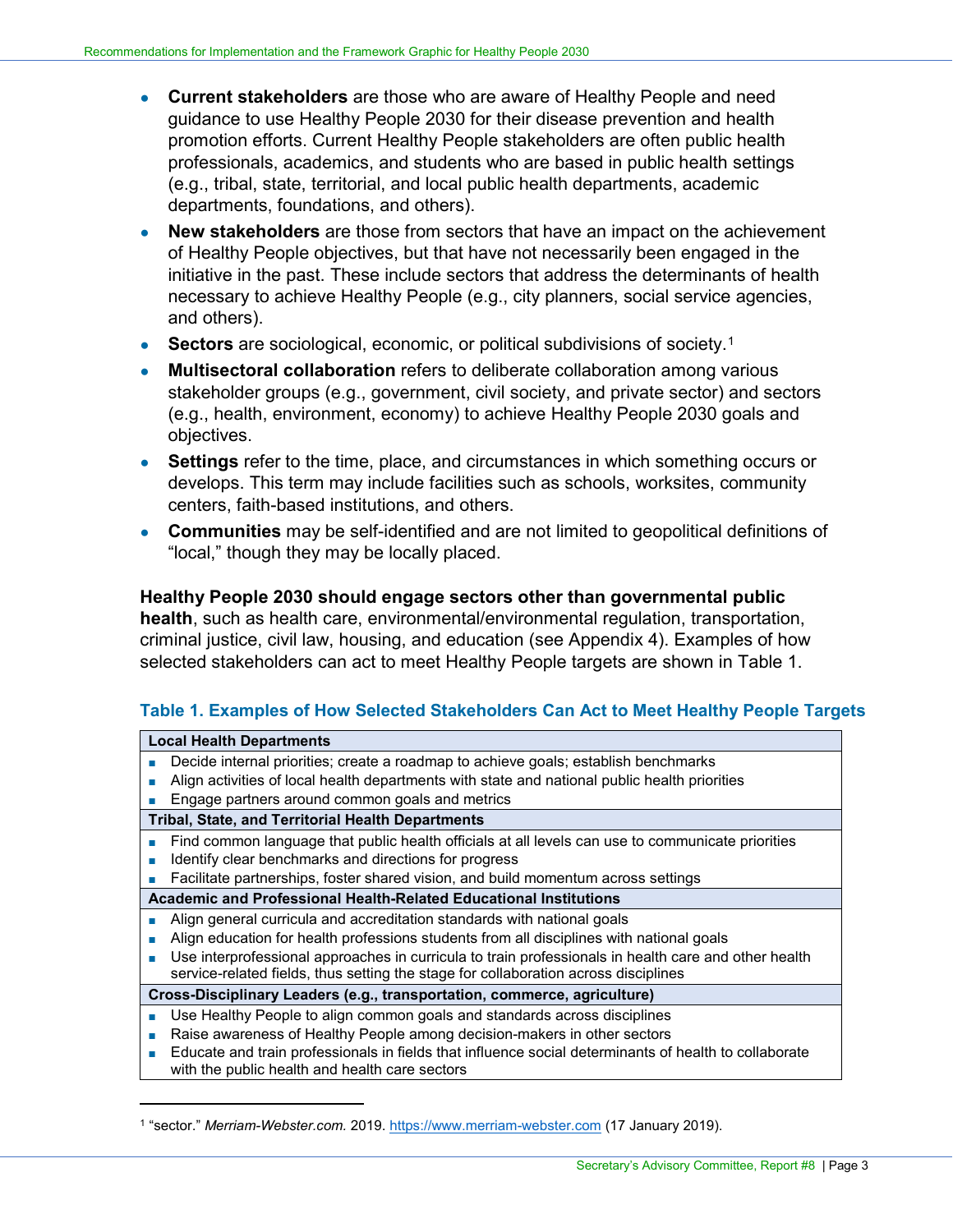In the sections that follow, the Committee proposes actions to plan, initiate, and build momentum for the implementation of Healthy People 2030. These recommendations are presented in 3 phases: pre-launch, launch, and post-launch. **The recommendations are guided by the Healthy People 2030 framework and reflect its foundational principles** (see Box 1).

#### **Box 1. Healthy People 2030 Foundational Principles**

#### **Foundational Principles "What guides our actions"**

Foundational Principles explain the thinking that guides decisions about Healthy People 2030.

- Health and well-being of all people and communities are essential to a **thriving, equitable society**.
- Promoting health and well-being and preventing disease are linked efforts that encompass physical, mental, and social health dimensions.
- Investing to achieve the full potential for health and well-being for all provides **valuable benefits to**
- Achieving health and well-being requires eliminating health disparities, achieving health equity, and
- **Healthy physical, social, and economic environments** strengthen the potential to achieve health
- Promoting and achieving the Nation's health and well-being is a **shared responsibility** that is
- Working to attain the full potential for health and well-being of the population is a component of

The Committee highlights its top 3 prioritized recommendations for each phase at the beginning of that section. **Note that prioritization is simply intended to inform implementation efforts—not to indicate overall importance.** Since the recommendations build on one another, they are all are essential to the pre-launch, launch, and post-launch phases.

The recommendations address 4 cross-cutting themes that have emerged from deliberations of the Committee and Implementation Subcommittee: communications, data, stakeholder engagement, and objective review. Topics covered in this report include stakeholder engagement, data, multisectoral partnerships, and collaboration with communities. Additional themes highlight the importance of multisectoral partnerships; ready access to updated data, resources, and toolkits; and alignment with the Healthy People 2030 framework. A narrative discussion follows each recommendation, providing additional clarification and guidance.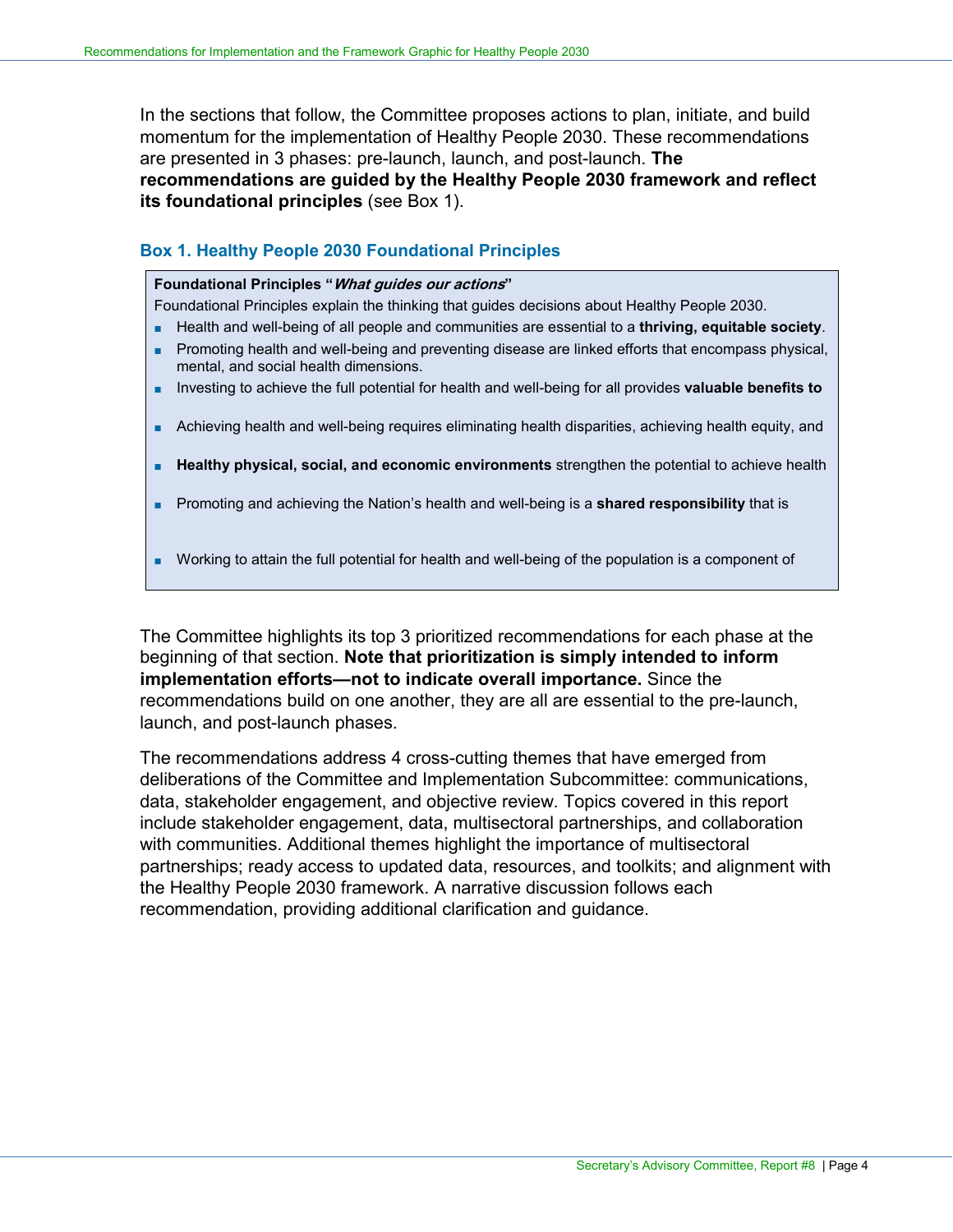# <span id="page-6-0"></span>III. RECOMMENDATIONS

## **1. Pre-launch: Implementation Activities to Precede the Launch of Healthy People 2030, May 2019 through January 2020**

Activities in the pre-launch phase should be designed to set Healthy People 2030 up for success. During this phase, Healthy People 2030 should reach out to current stakeholders—those somewhat familiar with the initiative—and other sectors that are less familiar with Healthy People (see Appendix 2). The purpose of such outreach will be to guide these current and new stakeholders to the website, recommend that they become involved in the initiative, and familiarize them with the foundational principles of Healthy People 2030 (see Box 1).

| <b>First Priority,</b><br><b>Pre-launch</b>  | Recommendation 1:  | Develop and initiate a Healthy People 2030<br>Communications Plan.                                                                                                                                                 |
|----------------------------------------------|--------------------|--------------------------------------------------------------------------------------------------------------------------------------------------------------------------------------------------------------------|
| <b>Second Priority,</b><br><b>Pre-launch</b> | Recommendation 6:  | Provide a single repository for Healthy People 2030 data<br>and ensure access to that data.                                                                                                                        |
| <b>Third Priority,*</b><br>Pre-launch*       | Recommendation 2:  | HHS should make the updated, interactive website a<br>priority for Healthy People resources.                                                                                                                       |
|                                              | Recommendation 14: | Encourage those who use the Healthy People 2030<br>objectives to make them relevant to their areas of<br>influence by adapting the objectives, using the objectives,<br>and allowing all sectors to take the lead. |

## *Top Priorities for the Pre-launch Phase*

\* Due to a tied vote for third place, 4 priority recommendations are listed for the pre-launch.

## *Communications Recommendations*

### **1. Develop and initiate a Healthy People 2030 Communications Plan.**

Communications and messaging will address **what Healthy People is**; **how it can be used** by various stakeholders, sectors, and levels; and **what data sources are available** for purposes such as developing goals and objectives at other levels of the public health system.

- A communications plan will be important to the implementation of Healthy People 2030. The Committee recognizes that HHS is working separately to develop such a plan by early 2019 and therefore recommends that HHS coordinate implementation activities proposed in this report with those in the Healthy People 2030 Communications Plan. Seamless messaging and rollout of implementation activities at each phase should occur throughout the decade, as stakeholders work toward meeting Healthy People objectives.
- During the pre-launch phase, Healthy People 2030 should undertake communications activities that include launching the Healthy People 2030 website; developing the overarching graphic; preparing presentations and talking points; and notifying funders of the new categories of objectives (i.e., core, research, and developmental objectives).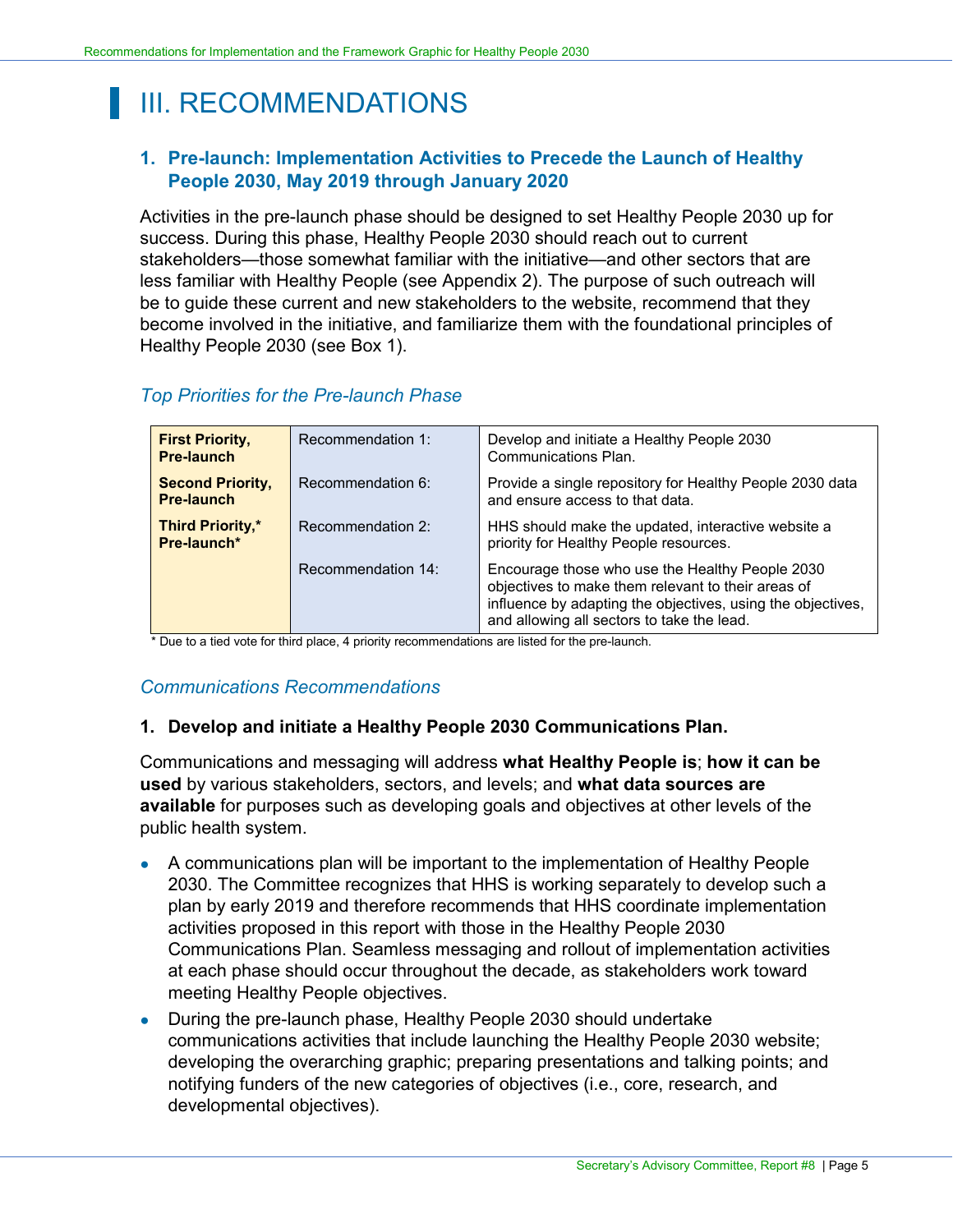- Those championing Healthy People, including interested Committee members, can use such materials for presentations and to foster discussion about Healthy People 2030.
- The Healthy People 2030 Communications Plan should use themes from the Healthy People 2030 framework (see Box 1) to develop messaging for use before launch. Messaging should address the concept and history of Healthy People, how the initiative can be used by current stakeholders, and what data sources are available to current and new stakeholders.
- **2. HHS should make the updated, interactive website a priority for Healthy People resources.**
- The website should be updated and renewed on an ongoing basis. The website is a critical resource for providing implementation guidance. It should complement and reinforce information that is disseminated through social media.
- **3. Healthy People 2030 should take advantage of all social media and technology tools when considering implementation efforts.**
- HHS should incorporate detailed strategies and tactical approaches for the website, social media, and technology tools into the Healthy People 2030 Communications Plan.

## *Stakeholder Engagement Recommendations*

**4. Healthy People 2030 should engage 2 different groups of stakeholders (see Appendix 2):**

## **4.A. Current Stakeholders**

**4.A.1. Engage organizations and government entities in this phase**. Emphasize public health stakeholders.

## **4.A.2. Explore avenues to engage partner organizations (both directly and indirectly, via the Federal Register)**, while being clear that there is no federal funding available.

- Encourage key organizations to incorporate relevant Healthy People objectives into their strategic plans. (HHS currently has cooperative agreements for large national associations and aggregator groups, such as ASTHO, NACCHO, and APHA.)
	- Ensure that they are actively involved in the pre-launch and launch, and share their activities.
- Identify foundations that might wish to support the launch and implementation of Healthy People 2030.

### **4.A.3. Make sure that leaders within governmental agencies have the support they need to seamlessly transition from Healthy People 2020 to Healthy People 2030.**

- Identify the technical assistance needs of key stakeholders that are interested in facilitating the transition process.
	- One example of how Healthy People 2030 might communicate about the reduced number of objectives is shown in Figure 1. It illustrates the process that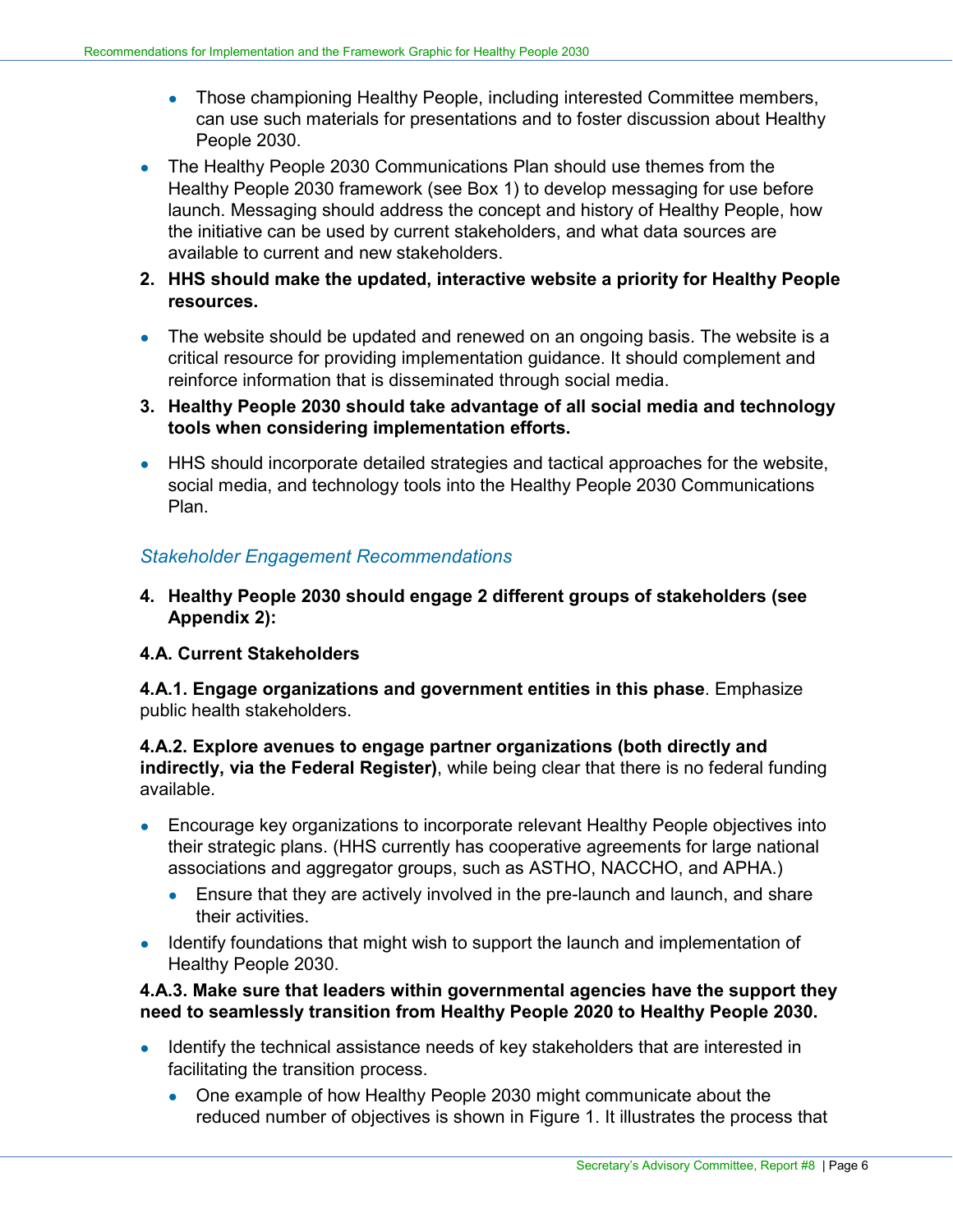was followed by Healthy Alaskans, a joint effort between the State of Alaska Department of Health and Social Services and the Alaska Native Tribal Health Consortium. Healthy Alaskans collected and compiled community input through a series of surveys to develop an initial list of hundreds of possible Leading Health Indicators (LHIs). The list was refined by an advisory body, resulting in the final selection of 25 LHIs (see Figure 1).

> **Figure 1. Healthy Alaskans Process to Determine 25 Leading Health Indicators**



- Fewer objectives allow for a more focused effort that aims to make the highestpriority changes in health and well-being. In effect, fewer objectives could achieve a greater overall impact.
- Use findings from past Healthy People user studies and other analyses to highlight states that have especially strong Healthy People efforts. Partnering must be approached in a way that ensures equal opportunity.
- Identify and share information on states with exemplary practices.

## **4.A.4. Encourage stakeholders to endorse the Healthy People 2030 framework, and the approach of the Federal Interagency Workgroup (FIW) (see Appendix 5).**

- Communicate about the reduced number and different types of objectives in Healthy People 2030.
	- Healthy People 2020 includes more than 1,200 objectives and sub-objectives, organized into 42 topic areas. Given limited resources of staff and funding within HHS, tracking and monitoring this large number of objectives presents both management challenges and opportunity costs. HHS has therefore asked the Committee to provide advice on approaches to streamline and significantly reduce, by half or more, the number of Healthy People objectives (see [Committee Report #2\)](https://www.healthypeople.gov/sites/default/files/Advisory_Committee_Objectives_for_HP2030_Report.pdf).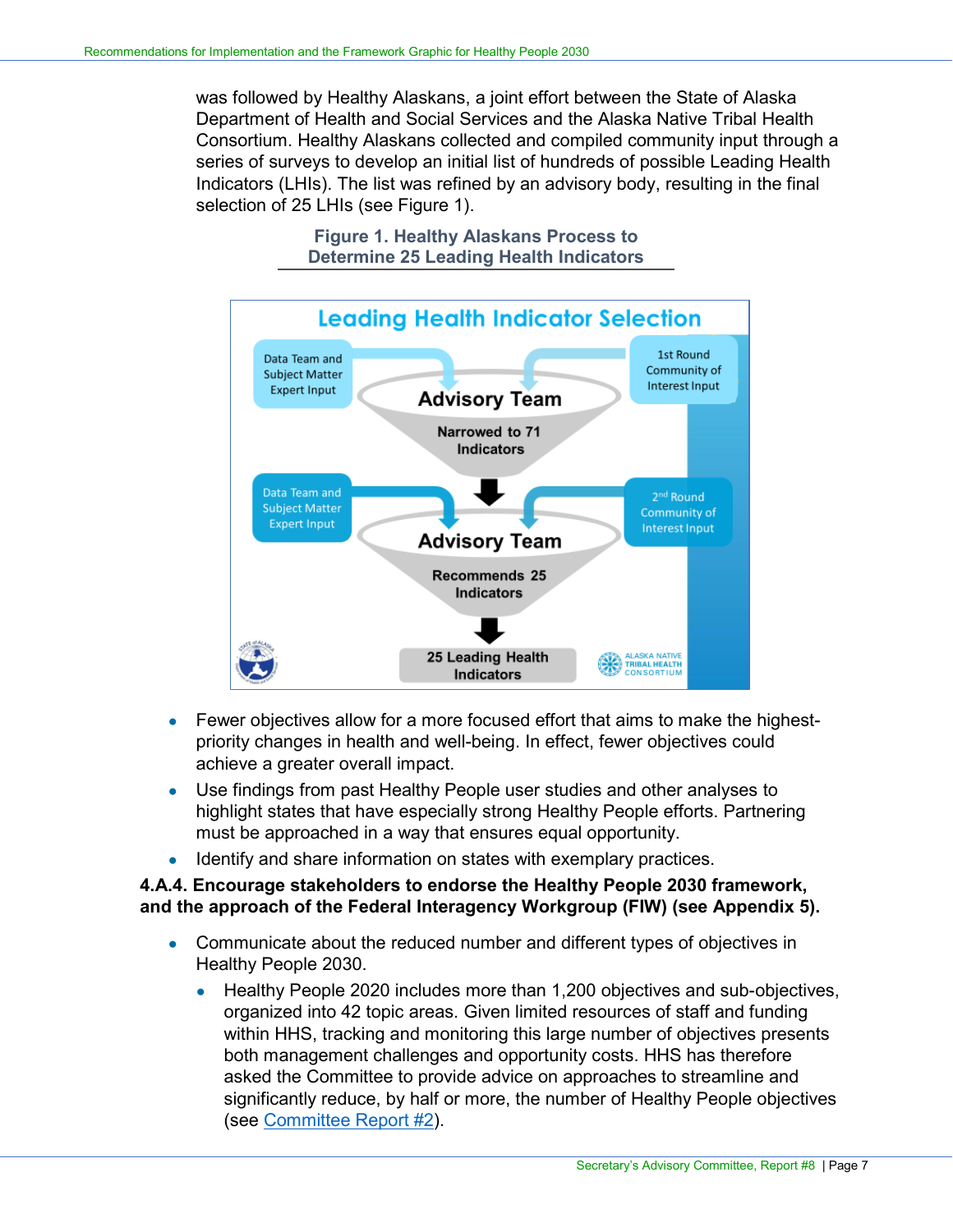#### **4.B. New Stakeholders**

-

**4.B.1. HHS staff should communicate with new stakeholders (see Appendix 2) to establish contact and build awareness of Healthy People. Communicate with sector representatives to demonstrate how health and well-being relate to their sector (see Appendix 3).**

- Engage businesses and create synergies to achieve progress toward objectives.
- Reach out to a collaborative of tribes and territories (e.g., [Seven Directions,](https://indigenousphi.org/) [National Congress of American Indians\)](http://www.ncai.org/initiatives/partnerships-initiatives/tribalstate-collaboration-project) to establish a formal agreement to assist tribes and territories in using Healthy People 2030.
- Follow existing models (e.g., National Academies of Sciences, Engineering, and Medicine) for processes to seek feedback from businesses and other stakeholders<sup>[2](#page-9-0)</sup>
- Communications could explain how the initiative informs the work they do and how critical their role may be, particularly in addressing upstream determinants of health and achieving health equity.

### **4.B.2. Engage companies and organizations that create simulations and use gamification to gauge interest in showing how health is influenced by different sectors and relates to Healthy People.**

- Through a competitive process (e.g., a hackathon), engage with organizations that can help gamify LHIs to reach populations that might not otherwise be reached—or to use for training.
- The development of such products is resource intensive. To be successful, a federal agency would need to determine that this approach is worth investing the resources it would require.
	- Support from the HHS Secretary or Assistant Secretary for Health could help make this happen.
	- Private sector or foundational support may be available to enable this resource-intensive work to move forward.

## **5. Develop messaging on the Healthy People 2030 framework and approach to help stakeholders disseminate information to their constituencies.**

- Stakeholders should be informed about Healthy People 2030. They need to be aware of opportunities to learn about the initiative and use the resources available to take action (see Appendix 3).
- The plan should clearly articulate the goals and purpose of the website and social media platforms, which should be kept up to date.

<span id="page-9-0"></span><sup>&</sup>lt;sup>2</sup> National Academies of Sciences, Engineering, and Medicine, "Our Study Process." [http://www.nationalacademies.org/studyprocess/?\\_ga=2.41258466.1712245690.1566308878-](http://www.nationalacademies.org/studyprocess/?_ga=2.41258466.1712245690.1566308878-907473705.1566308878) [907473705.1566308878](http://www.nationalacademies.org/studyprocess/?_ga=2.41258466.1712245690.1566308878-907473705.1566308878)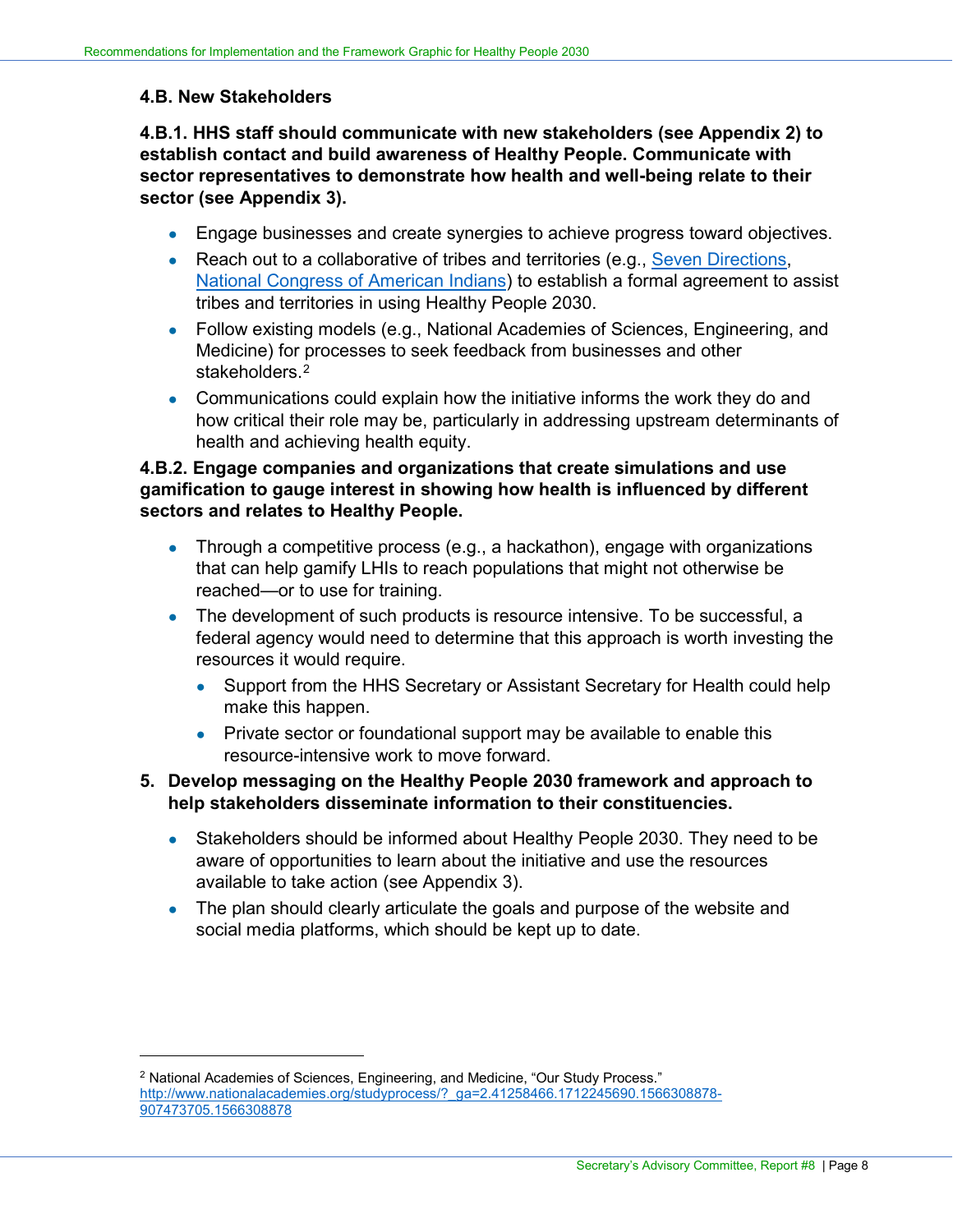## *Data Recommendations*

Data are central to the Healthy People initiative, as high-quality data drive decisionmaking to ensure progress toward achieving objectives. The geopolitical scope of Healthy People encompasses the national level, as well as the tribal, state, territorial, and local levels. To inform strategic efforts across sectors at all levels, high-quality data collection, analyses, and timely reporting are essential.

## **6. Provide a single repository for Healthy People 2030 data and ensure access to that data.**

- It is critical for states and, when possible, localities to have accurate and accessible state and local health data that aligns with the national health objectives. Examples could be provided on the Healthy People website.
- The single repository would house national data, as well as tribal, state, territorial, and local data.
	- Tribal, state, territorial, and local data may not meet the data standards of the National Center for Health Statistics (NCHS), but they would be available within the data repository for purposes of comparison.

### **7. Identify and conduct outreach to organizations that have, or are developing tools for, local data that could be relevant to Healthy People 2030; ensure they know where to submit these tools for sharing with other entities.**

- Outreach could involve a variety of organizations, including tribal, state, territorial, and local health departments; nonprofits; and other groups.
- Host a webinar to discuss tools (e.g., specific local data tools) that are relevant to Healthy People 2030 to stimulate participation in the launch and post-launch phases.
- Encourage such partners to place tools in an accessible repository that will be curated and maintained.
- Communities may be self-identified and are not always defined in geopolitical terms.
- **8. Offer guidance on data collection and analysis to stakeholders at launch.** 
	- Healthy People stakeholders may need guidance in using national, tribal, state, territorial, and local data to meet Healthy People objectives.
	- To this end, the Committee recommends convening an expert panel to prepare guidance on the following topics:
		- **Identifying sources of tribal, state, territorial, and local data** (e.g., the California Data Portal).
		- Assessing **data quality and representativeness**.
		- **Relating subnational to national data sources** supporting Healthy People 2030.
		- Assessing progress on objectives **by combining national data with data from the tribal, state, territorial, or local levels**.
		- **Developing and adapting local objectives based on local data and circumstances** that support the achievement of national objectives.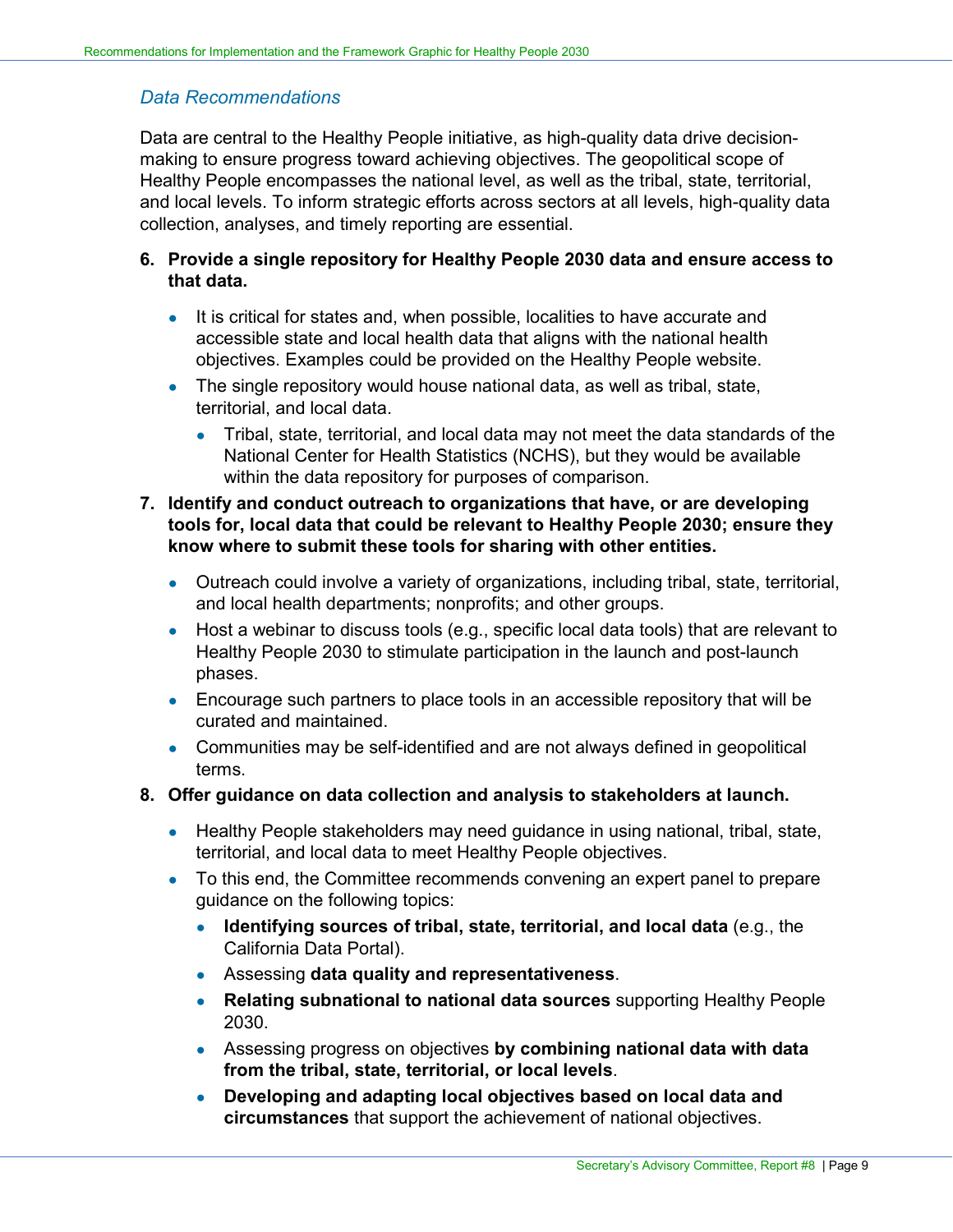- In some cases, states or localities may be able to use the same language as Healthy People objectives, while developing baselines and targets that are specific to their state or locality.
- **9. Develop a resource list of entities that make tribal, state, territorial, and local data available through data-sharing platforms. This list could be included on the website to advance the use of Healthy People.**
	- Invite current stakeholders from across the United States to submit examples of their past use of Healthy People data to effectively target specific populations, evaluate impact, and assess interventions. Examples that highlight what is working could be shown on the Healthy People website during pre-launch.
- **10. Develop a data partnership infrastructure for Healthy People 2030, starting at or before launch.** 
	- At the national, tribal, state, territorial, and local levels, accurate data from credible sources are essential to realizing the potential of Healthy People.
		- To expand the scope and content of existing data, one option could be to leverage existing activities through a new infrastructure of data partnerships.
		- This infrastructure could support the rapid growth of data, demand for new types of data, and need for subnational data. It would accomplish this by harnessing existing and emerging data efforts, supporting data analytics and innovation, and promoting the presentation of data to guide activities that address Healthy People 2030.
	- An abundance of data activities relevant to health and well-being are rapidly emerging. National examples include the County Health Rankings & Roadmaps. Local examples include the [California Healthy Places Index](https://healthyplacesindex.org/) and a variety of other sources, such as state-level open data portals, community data dashboards, and emerging administrative data resources.
	- These sources have the potential to form a data infrastructure that builds on efforts such as: the U.S. Small-area Life Expectancy Estimates Project (USALEEP) Neighborhood Life Expectancy Project; the NCHS-HUD data linkage, which expands content of NCHS surveys to include housing data; and the Foodborne Diseases Active Surveillance Network (FoodNet), which provides extensive information on foodborne illness (see Appendix 4 for details).
	- A data infrastructure that links national, tribal, state, territorial, and local data through partnerships and collaborations could enhance the Nation's capacity to meet Healthy People objectives and overarching goals, placing emphasis on local action.
- **11. Facilitate planning and design of a quantitative analysis of the overarching goals.**

## *Objective Review Recommendations*

**12. Communicate about the new categories of objectives: core, developmental, and research.**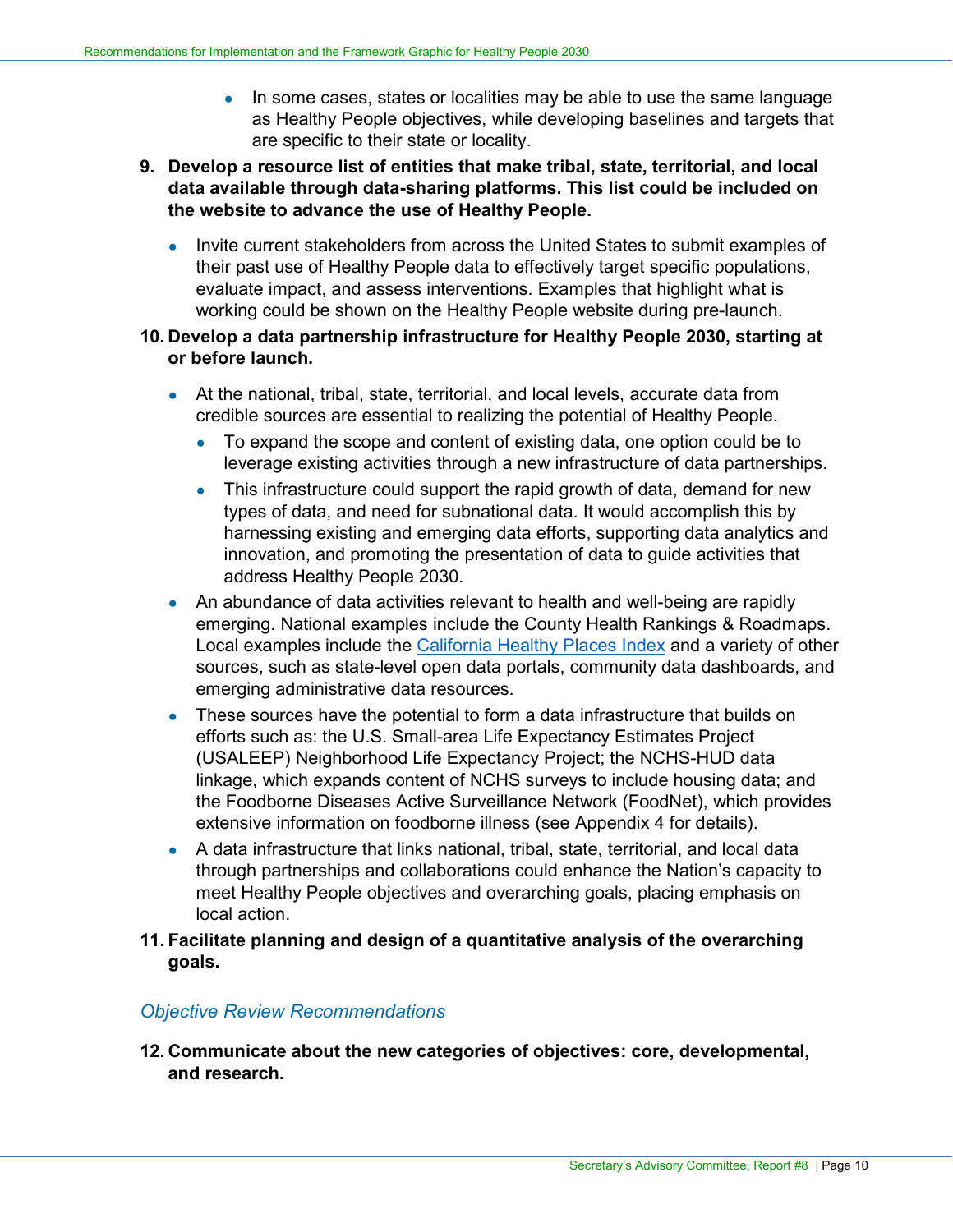- Explain to research agencies that Healthy People 2030 will include research objectives.
- Clarify the cross-cutting focus of Healthy People 2030 on determinants of health, health equity, well-being, and health across the lifespan.
- Explain to research agencies that Healthy People 2030 will include developmental objectives, highlighting a need for new data sources and baseline measures.
- **13. House and monitor developmental objectives with a single agency, partner agency, or external group or organization.**

## **14. Encourage those who use Healthy People 2030 objectives to make them relevant to their areas of influence. For example:**

- Adapting objectives with local data that are relevant to local issues.
- Using the objectives to support action.
- Allowing all sectors to take the lead on some initiatives. Some issues may not be directly health-related but may influence health.
- **15. Identify novel ways to get people excited about meeting Healthy People objectives.**
	- Consider contests or awards as a way to motivate existing and new Healthy People stakeholders.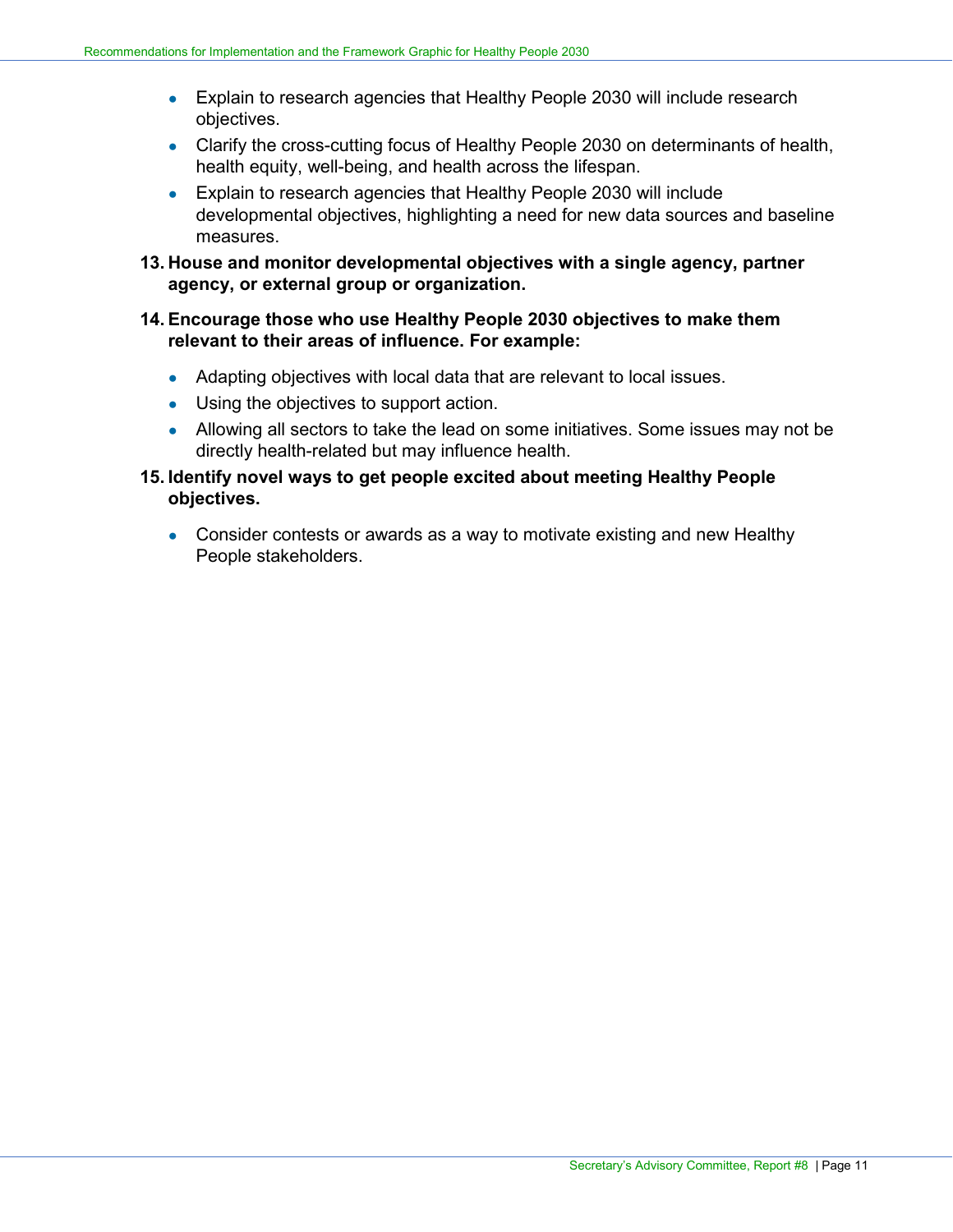## **2. Launch: Implementation Activities to Occur at the Launch of Healthy People 2030, January 2020 through March 2020**

The launch of Healthy People 2030 will occur in early 2020. It will entail a series of rollout activities with key messaging on themes and provides an opportunity to stimulate action and enthusiasm among current and new stakeholders and partners.

| <b>First Priority,</b><br>Launch  | Recommendation 16: | Adopt a multisectoral approach to engage public health,<br>health care, and other sectors in launching Healthy<br>People 2030 in a variety of settings.                                                                                                                                           |
|-----------------------------------|--------------------|---------------------------------------------------------------------------------------------------------------------------------------------------------------------------------------------------------------------------------------------------------------------------------------------------|
| <b>Second Priority,</b><br>Launch | Recommendation 21: | Release information through targeted, strategic outreach<br>to partners that have a large network, such as America's<br>Health Insurance Plans (AHIP) or other networks of<br>business, professional, and educational coalitions at the<br>national, tribal, state, territorial, or local levels. |
| <b>Third Priority,</b><br>Launch  | Recommendation 25: | Create a guide to support the transition between Healthy<br>People 2020 and Healthy People 2030 and build upon<br>the existing foundation of knowledge and experience.                                                                                                                            |

## *Top Priorities for the Launch Phase*

### *Stakeholder Engagement Recommendations*

## **16. Adopt a multisectoral approach to engage public health, health care, and other sectors in launching Healthy People 2030 in a variety of settings.**

- Explore ways of aligning objectives across sectors (see Appendix 3) to help create a healthier Nation to ensure all Americans can enjoy longer, healthier lives.
- Use content from existing sector-specific information sheets in targeted conversations to encourage greater participation of other sectors (see Appendix 3) in developing, disseminating, and using Healthy People.
- Such activities should help people understand how the objectives were developed and how they benefit the other sectors (see Appendix 3).
- **17. Continue to endorse the Healthy People 2030 framework and the FIW's approach of:**
	- Producing webinars that engage members of stakeholder groups on an ongoing basis, with updated interventions and the most current data.
	- Using social media to promote online presence and webinars.
	- Syndicating content—in other words, making code available on the Healthy People website so the public can include Healthy People content on their own websites free of charge).
	- Developing and using infographics and identifying evidence-based resources that the public can access through the website.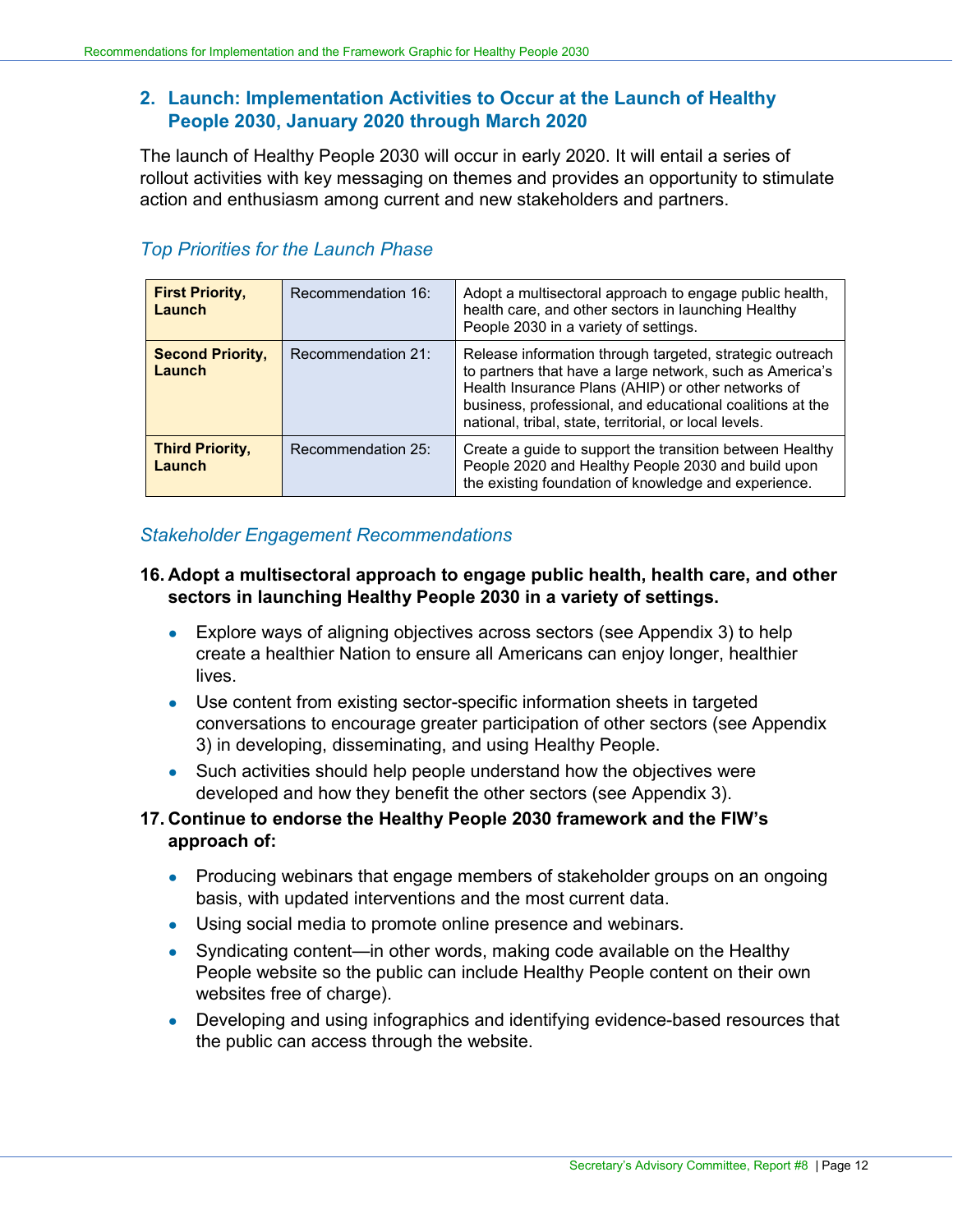**18. Allocate resources for the dissemination of Healthy People 2030 toolkits and curricula.**

#### **19. Support and promote Healthy People State Coordinators.**

- Convene Healthy People State Coordinators.
- Identify ways that Healthy People can support these State Coordinators.
- Create a network of Healthy People State Coordinators so that they can support one another.

#### *Data Recommendations*

#### **20. Offer guidance on data collection and analysis to stakeholders at launch.**

- Healthy People 2030 stakeholders and the public may need guidance for using national, tribal, state, territorial, and local data to meet Healthy People objectives.
- **21. Release information to—and prompt action through—targeted, strategic outreach to partners that have a large network, such as America's Health Insurance Plans (AHIP) or other networks of business, professional, and educational coalitions at the national, tribal, state, territorial, or local levels.** 
	- Select a few key partners (e.g., groups of 3 to 5 organizations per sector, such as health plans) that can then distribute Healthy People information to their networks.
	- The emphasis should be on encouraging partners and their networks to take action.
- **22. Encourage the development and adoption of local objectives, based on local data and circumstances, that support the achievement of national objectives. To help achieve this:** 
	- Create an online presence that is user-centered and includes interactive tools.
	- Produce webinars that engage members of stakeholder groups on an ongoing basis, address local situations, and showcase the most current interventions and data.

## **23. Develop case examples of complex data analysis demonstrating how different populations and stakeholders have been using Healthy People data.**

- Stimulate uptake of Healthy People data with case examples that highlight different features of the data and more complex types of analysis that can be conducted.
- Identify existing examples from HHS, CDC, and other government websites that have effectively used Healthy People data. Examples could focus on specific themes, such as equity, summary measures, and other topics.
- Because CDC grants often include requirements that relate to Healthy People, the CDC website may be one source for success stories.
- The examples could focus on specific themes, such as equity, summary measures, and other topics.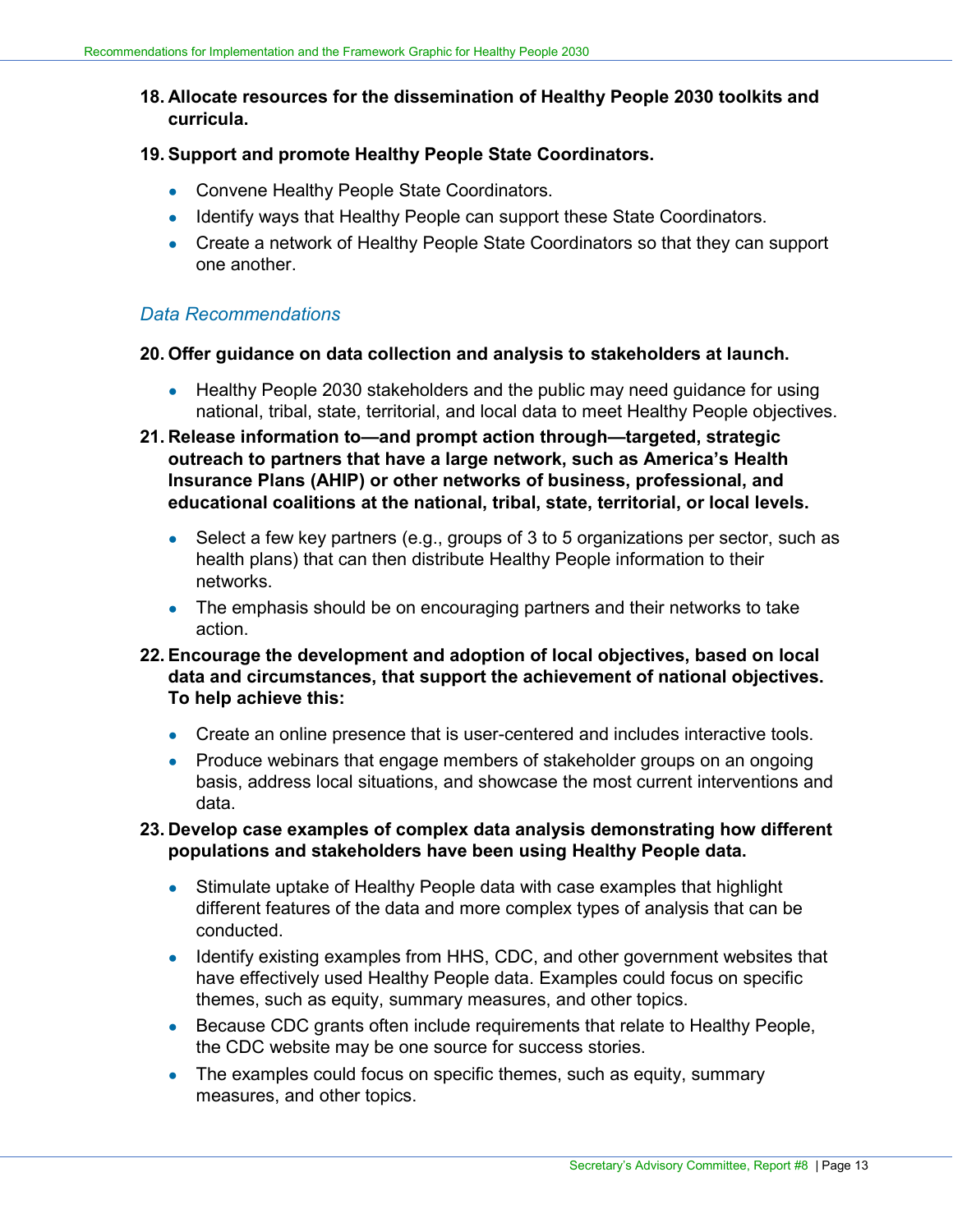#### *Objective Review Recommendations*

As noted in the Healthy People 2030 framework and foundational principles, Healthy People 2030 is intended to serve as a catalyst for changing focus from disease-specific to more upstream efforts.

#### **24. Encourage the use of Healthy People 2030 objectives in ways that are locally relevant and that contribute to achieving progress on the national objectives.**

- Local agencies and entities are free to adapt objectives from Healthy People 2020 that continue to be relevant to their needs.
- Develop talking points to explain categories of objectives and the process for LHIs.
- Develop talking points to explain and describe the role of LHIs.

## **25. Create a guide to support the transition from Healthy People 2020 to Healthy People 2030 and build upon the existing foundation of knowledge and experience. The guide could:**

- Be a web-based program or toolkit.
- Provide linkages among objectives (from one decade to the other and between core, development and research objectives).
- Link resources and evidence-based interventions to objectives.
- Outline where Healthy People 2030 differs from Healthy People 2020.
- Highlight areas of increased relevance for stakeholder action and where and how local action can be aligned with progress toward achieving objectives at the national level.

#### **26. Highlight research objectives during launch since they are new.**

- Package and organize objectives in ways that are useful to specific funders and researchers.
- Create communication materials for funders, explaining that there are gaps in knowledge and that these objectives are important to creating a healthier Nation.
- Show data from other nations to demonstrate that the United States is currently far from being the healthiest nation. Offer global comparison as a touchpoint.
- Ask research agencies to review and internally track their progress on research objectives that align with their strategic plans. Request that that they report this information back to Healthy People 2030 so that it can be included in the middecade review.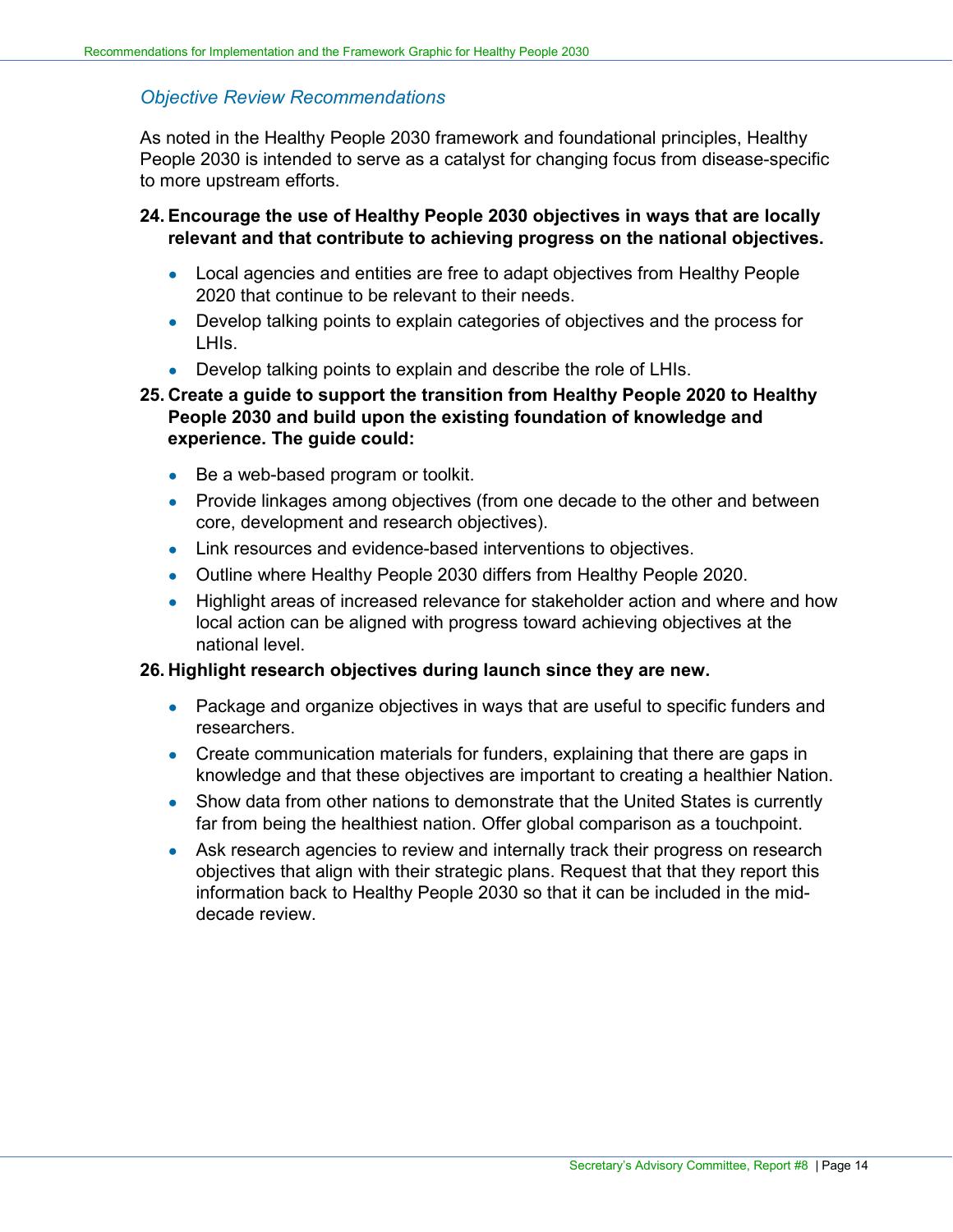## **3. Post-launch: Implementation Activities to Follow the Launch of Healthy People 2030, March 2020 through Midcourse Review**

During the post-launch phase, Healthy People 2030 should conduct activities to conduct activities to continue implementation of the initiative and familiarize and engage users with the Healthy People tools that can help them achieve their goals Healthy People 2030 should also work to establish evaluation milestones (i.e., a timeline for reports on the initiative's progress), so users will view Healthy People implementation as a continuous process.

## *Top Priorities for the Post-launch Phase*

| <b>First Priority,</b><br>Post-launch     | Recommendation 27: | Adopt a multisectoral approach to ensure Healthy People and<br>HHS have processes in place for ongoing engagement in the use<br>of Healthy People data, objectives, and tools to create well-being<br>and a healthier Nation.                                                                                                       |
|-------------------------------------------|--------------------|-------------------------------------------------------------------------------------------------------------------------------------------------------------------------------------------------------------------------------------------------------------------------------------------------------------------------------------|
| <b>Second</b><br>Priority,<br>Post-launch | Recommendation 37: | Monitor, robustly address, and frequently update key areas of<br>objectives and LHIs that have disproportionate impacts on the<br>health of the Nation-including chronic disease, behavioral<br>health, and equity-through a special review of related objectives<br>to ensure the initiative's continued timeliness and relevance. |
| <b>Third</b><br>Priority,<br>Post-launch  | Recommendation 38: | Conduct a mid-decade review and generate a report looking at<br>progress toward objectives from an equity perspective                                                                                                                                                                                                               |

## *Stakeholder Engagement Recommendations*

- **27. Adopt a multisectoral approach to ensure Healthy People and HHS have processes in place for ongoing engagement in the use of Healthy People data, objectives, and tools to create well-being and a healthier Nation.**
	- The sector grid should be updated to capture how the objectives are being used in the various sectors (e.g., a scorecard).

## **28. Implement processes for ongoing engagement and communications with public health, health care, and other stakeholders.**

- Engage multiple sectors in implementation and monitoring of objectives.
- Reach out to federal research agencies.
- Identify existing examples from HHS, CDC, and other government websites that make effective use of Healthy People data and refer to Healthy People on their websites. Examples could focus on specific themes, such as equity, summary measures, and other topics.

## **29. Explore gamification, simulations, and other promising engagement tools and interactive innovations.**

• Modeling the positive impacts of Healthy People on various sectors would be a compelling way to engage partners. Consider ways to build enough enthusiasm to get financial support for this approach.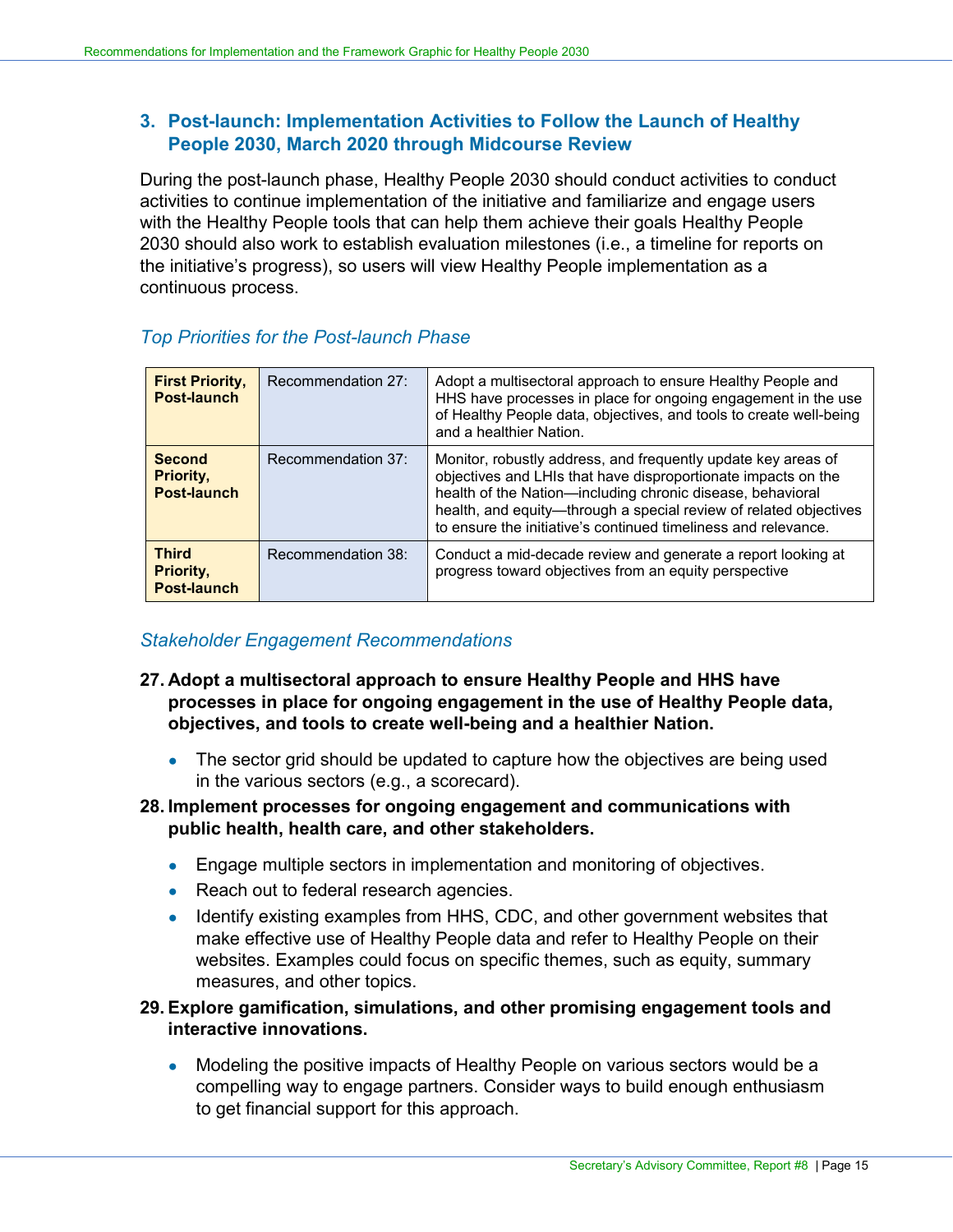#### **30. Provide narrative case examples of success stories.**

- Obtain video clips that illustrate the objectives and could be incorporated on the website.
- Highlight success stories that have been submitted.
- Create a speakers bureau with representatives from other sectors who are knowledgeable and supportive of Healthy People, making sure to include people from the top 40 metro areas and smaller rural areas.

### *Data Recommendations*

#### **31. Create a framework for summarizing objective and data availability.**

- Suggest that state health departments track potential local data sources for the Healthy People objectives (for a sample format, see [Arkansas's Chronic Disease](https://www.healthy.arkansas.gov/images/uploads/pdf/HealthyPeople2020.pdf) [Framework for Action.](https://www.healthy.arkansas.gov/images/uploads/pdf/HealthyPeople2020.pdf))
	- Add a column for potential community data to a tabular outline of Healthy People objectives (as in the Arkansas's Chronic Disease Framework for Action.)
	- Add one or more columns to indicate potential data availability for key objectives at the tribal, state, territorial, and local levels.

## **32. Update Healthy People objectives as data become available and incorporate rapidly emerging issues.**

- Consider the impacts of climate change and other environmental and social events (e.g., fires, severe weather events, bioterrorism, violence, and epidemics) on public health agencies and the general population.
- Highlight developmental and research objectives that now have sufficient evidence or data to be classified as core objectives.
	- **•** Explore new ways to analyze data (i.e., conduct data analysis and visualize) and pursue the creation of new objectives as health issues emerge.
	- Use data to support linkages between objectives and across topic areas.
- **33. Convene an advisory committee that will work with HHS staff to review changes in health and well-being as well as new data trends and evaluate progress.**
- **34. Build a compelling story that uses the release of LHIs to stimulate action and data use.**
	- Graph LHIs with links to other indicators and objectives so that users can access a larger collection of data by clicking on the graph.
	- Link objectives across topic areas—not just within one topic area.
	- Build on current efforts to tag related objectives.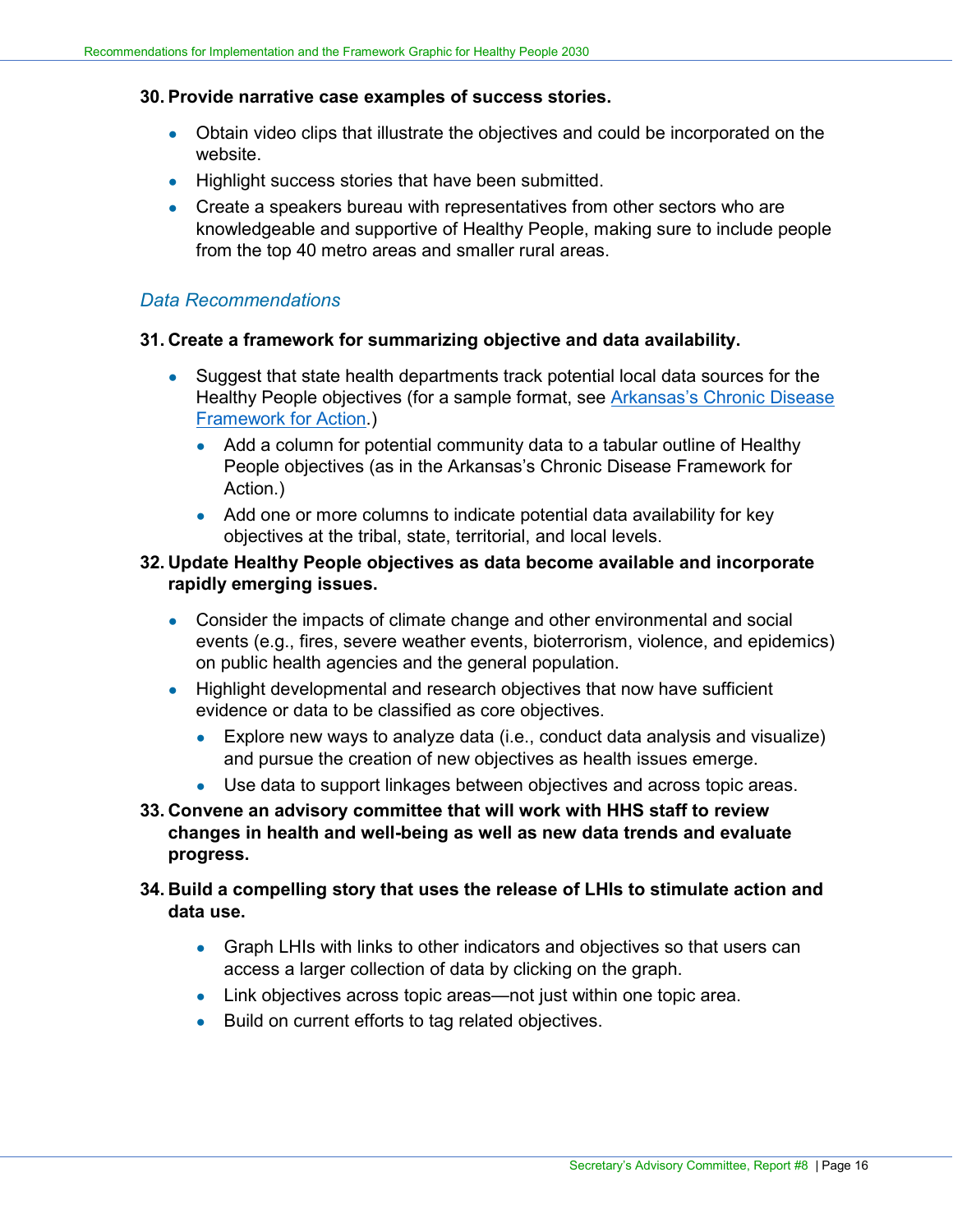#### **35. Begin planning for Healthy People 2040 early.**

- Engage stakeholders proactively to provide meaningful input on the development of objectives.
- Consider examining progress against benchmarks that are measured in other Organisation for Economic Cooperation and Development (OECD) countries.

### *Objective Review Recommendations*

- **36. Highlight and celebrate objectives that have exceeded their targets and encourage continued progress on them.**
- **37. Monitor, robustly address, and frequently update key areas of objectives and LHIs that have a disproportionate impact on the health of the Nation**—including chronic disease, behavioral health, and equity—through a special review of related objectives to ensure the initiative's continued timeliness and relevance.
- **38. Conduct a mid-decade review and generate a report looking at progress on objectives from an equity perspective.**
	- Be vigilant about unintended consequences that can aggravate equity issues.
	- Highlight emerging objectives related to equity and monitor their progress.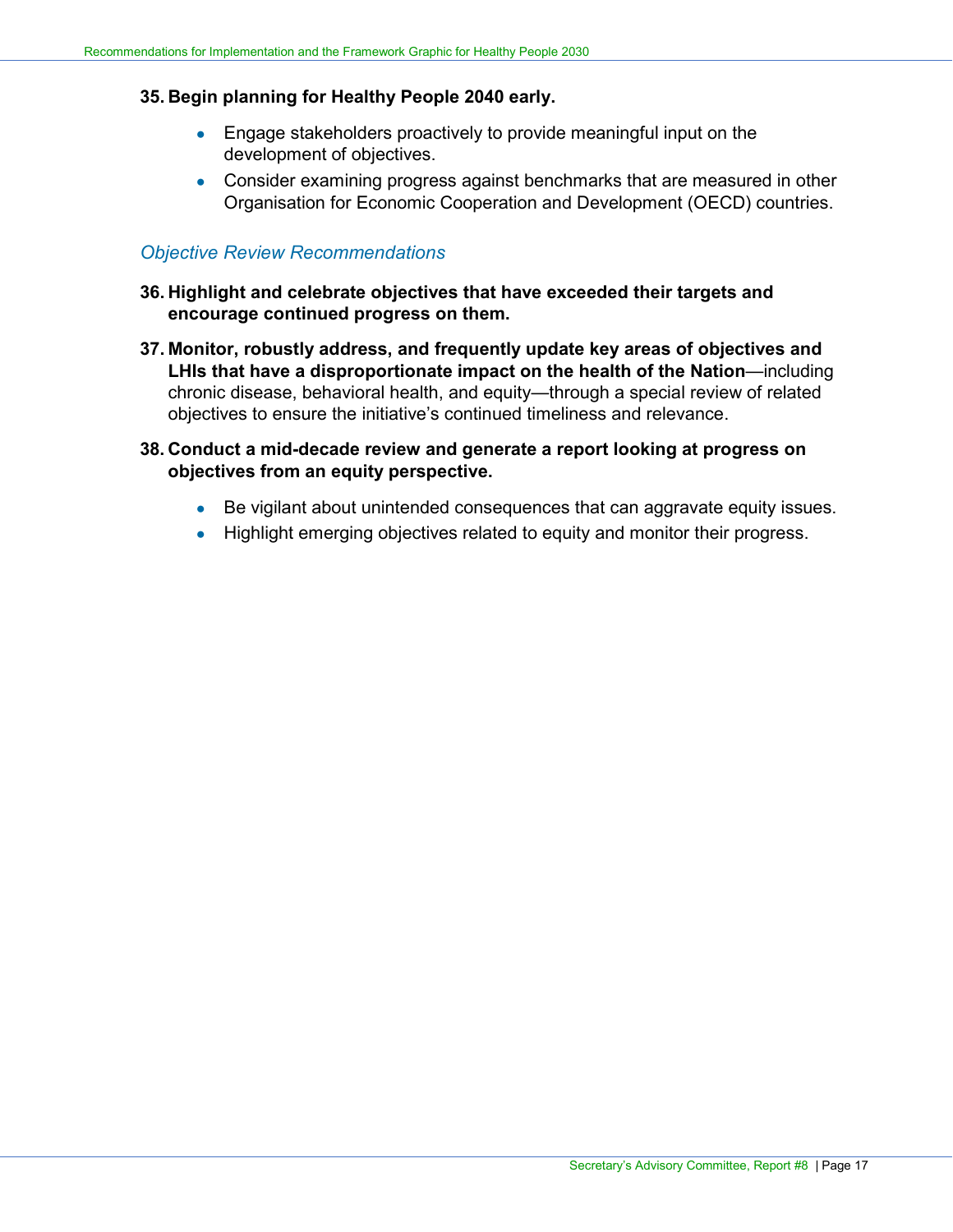## **4. Framework Graphic for Healthy People 2030**

The framework graphic for Healthy People 2030 is meant to visually communicate the main components of the Healthy People 2030 framework (i.e., the foundational principles, overarching goals, and plan of action). The model will be developed in a static format (see Appendix 1) and a web-based, interactive format that enables users to drill down for more detailed information. Top-level concepts included in the static graphic are: closing gaps; cultivating healthier environments; increasing knowledge and action; and health and well-being across the lifespan. Sub-level components are as follows:

## **Closing Gaps**

- Health disparities
- $\bullet$  Health equity
- Health literacy

### **Cultivating Healthier Environments**

- Physical environments
- Social environments
- Economic environments

### **Increasing Knowledge and Action**

- Shared responsibility across sectors
- Public health successes
- Evidence-based laws, policies, and practices
- Objectives and data

### **Health and Well-Being Across the Lifespan**

- Physical, mental, and social dimensions
- Access to quality public health and clinical care

The Committee recommends that HHS identify a title for the Healthy People 2030 framework graphic, as the Committee was unable to come to a consensus. A few of the titles recommended by members of the Committee include "action model," "shared responsibility across sectors," and "shared responsibility and engagement across sectors."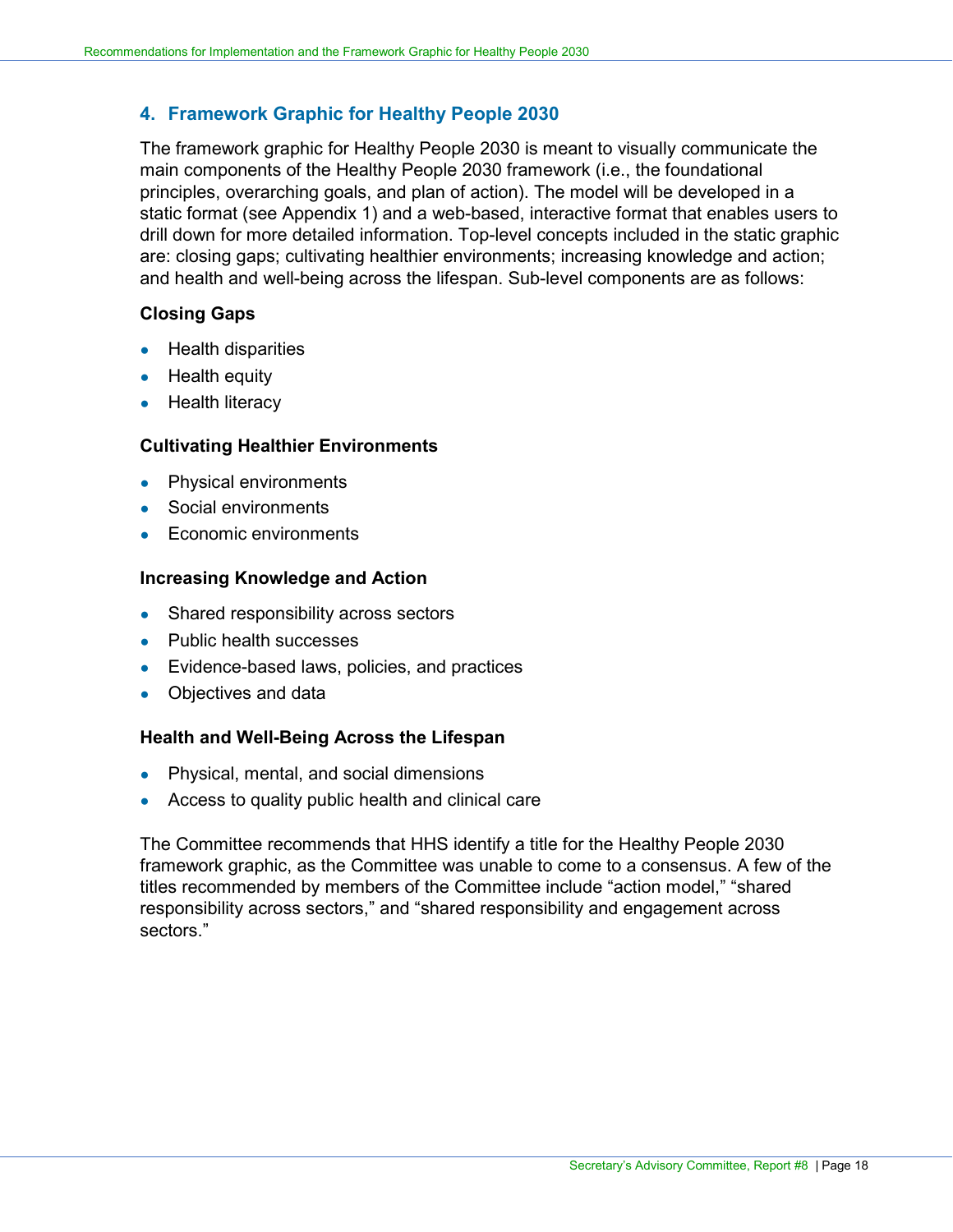## <span id="page-20-0"></span>APPENDIX 1. ACTION MODEL FOR HEALTHY PEOPLE 2030

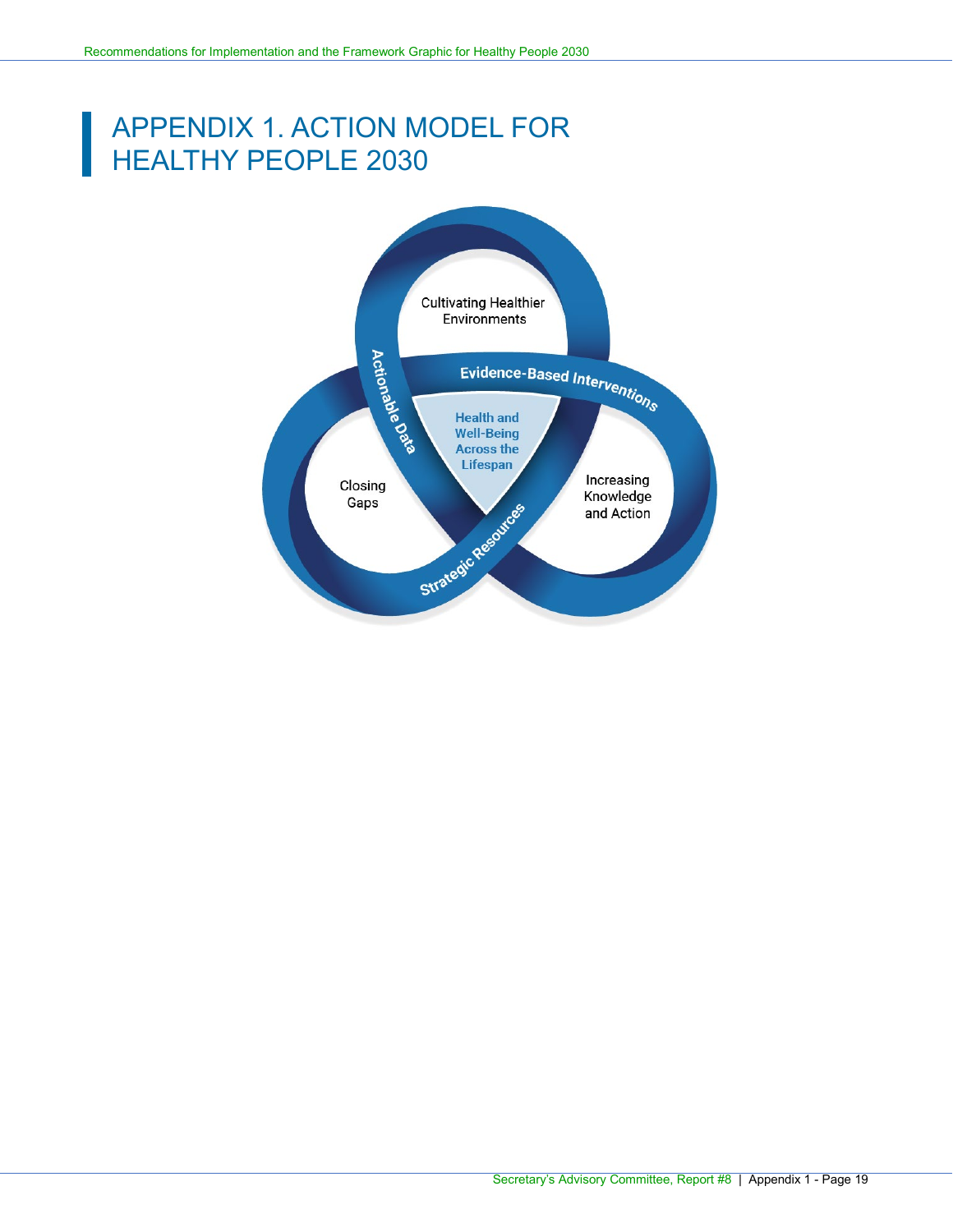## <span id="page-21-0"></span>APPENDIX 2. HEALTHY PEOPLE 2030: SECTOR ENGAGEMENT GRID

|                             | <b>Sector</b>                                                             | <b>Pre-launch</b> | Launch | <b>Post-Launch</b> |
|-----------------------------|---------------------------------------------------------------------------|-------------------|--------|--------------------|
|                             | Health and health care                                                    |                   |        |                    |
|                             | Public health<br>$\circ$                                                  |                   |        |                    |
|                             | Hospitals and health care delivery<br>$\circ$<br>systems                  |                   |        |                    |
|                             | Health insurance companies<br>$\circ$                                     |                   |        |                    |
|                             | Pharmaceutical companies<br>$\circ$                                       |                   |        |                    |
|                             | Emergency response<br>$\circ$                                             |                   |        |                    |
| п                           | Environment/environmental regulation                                      |                   |        |                    |
| п                           | Transportation                                                            |                   |        |                    |
| п                           | Criminal justice, juvenile justice, law<br>enforcement, public safety     |                   |        |                    |
| u.                          | Civil legal sector                                                        |                   |        |                    |
|                             | Civil legal aid<br>$\circ$                                                |                   |        |                    |
|                             | National law firms<br>$\circ$                                             |                   |        |                    |
|                             | General counsels<br>$\circ$                                               |                   |        |                    |
| п                           | Housing                                                                   |                   |        |                    |
| п                           | Education                                                                 |                   |        |                    |
| ×                           | Energy and utilities                                                      |                   |        |                    |
| п                           | Urban planning and development                                            |                   |        |                    |
| ×                           | Labor/labor organizations                                                 |                   |        |                    |
|                             | Worker safety<br>$\circ$                                                  |                   |        |                    |
| ш                           | Food and agriculture                                                      |                   |        |                    |
| ш                           | Commerce and business, including<br>investment and financial institutions |                   |        |                    |
| п                           | Defense and military                                                      |                   |        |                    |
| п                           | Technology and IT                                                         |                   |        |                    |
| п                           | State and local government, tribes and<br>territories                     |                   |        |                    |
| п                           | Foundations and nonprofits                                                |                   |        |                    |
| п                           | Faith-based organizations                                                 |                   |        |                    |
| $\mathcal{L}_{\mathcal{A}}$ | Identity-based organizations                                              |                   |        |                    |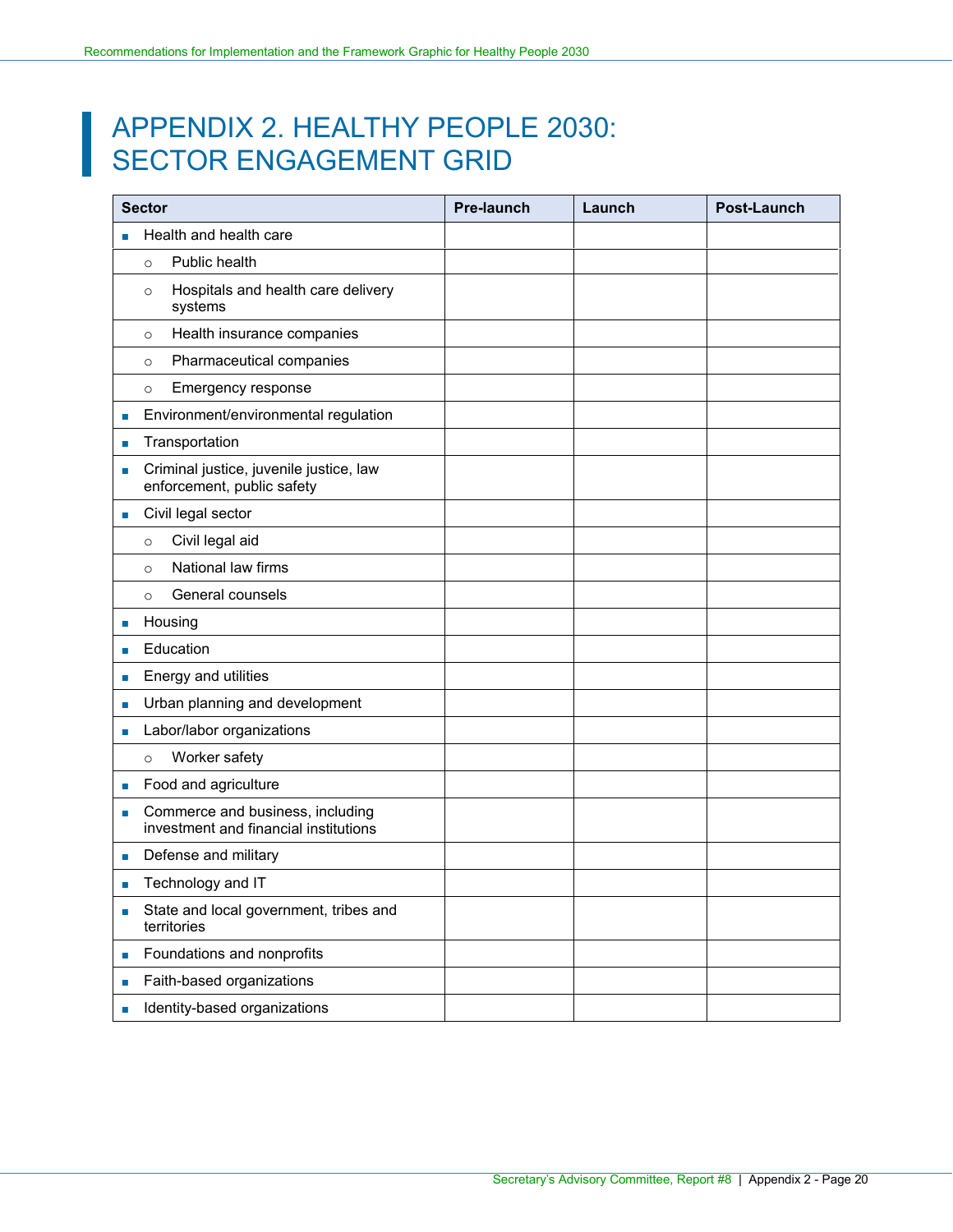## <span id="page-22-0"></span>APPENDIX 3. POTENTIAL RELEVANCE OF HEALTHY PEOPLE 2030 TO OTHER SECTORS AS SPECIFIED IN APPENDIX 2.

| <b>Sector</b> |                                                                                                                                                                                                                                              | <b>How Sector Shapes Health</b>                                                                                                                                                                           | <b>Why Engaging in Healthy People</b><br>2030 Benefits the Sector                                                                                        |
|---------------|----------------------------------------------------------------------------------------------------------------------------------------------------------------------------------------------------------------------------------------------|-----------------------------------------------------------------------------------------------------------------------------------------------------------------------------------------------------------|----------------------------------------------------------------------------------------------------------------------------------------------------------|
|               | <b>Health and health care</b><br>Public health<br>$\circ$<br>Hospitals and health care<br>$\circ$<br>delivery systems<br>Health insurance<br>$\circ$<br>companies<br>Pharmaceutical<br>$\circ$<br>companies<br>Emergency response<br>$\circ$ | Improve individual and<br>population-level disease<br>outcomes, health, well-being, and<br>quality of life                                                                                                | When overall population health<br>improves, health outcomes across all<br>diseases and overall quality of life<br>improves                               |
| п             | Environment/environmental<br>regulation                                                                                                                                                                                                      | Create, monitor and enforce<br>environmental regulations that<br>impact health; slow environmental<br>degradation and preserve for<br>future generations                                                  | Healthier people will participate more<br>in environmental and outdoor activities<br>that continue the cycle of positive<br>change                       |
| <b>I</b>      | <b>Transportation</b>                                                                                                                                                                                                                        | Improve transportation safety<br>through infrastructure and<br>laws/policies; improve public<br>transportation to connect<br>individuals with services; increase<br>opportunities for physical activity   | A healthy workforce, including both<br>employees and consumers, benefits<br>transportation in a number of ways                                           |
| L.            | Criminal justice, juvenile<br>justice, law enforcement,<br>public safety                                                                                                                                                                     | Prevent injury and violence;<br>influence social determinants of<br>health in at-risk populations                                                                                                         | Healthier people may be less likely to<br>commit crimes, and those working in<br>criminal justice may be better able to<br>manage high-stress situations |
| b.            | Civil legal sector<br>Civil legal aid<br>$\circ$<br>National law firms<br>$\circ$<br>General counsels<br>$\circ$                                                                                                                             | (Examples not currently available)                                                                                                                                                                        | (Examples not currently available)                                                                                                                       |
|               | <b>Housing</b>                                                                                                                                                                                                                               | Poor quality and limited<br>maintenance of housing<br>contribute to health risks, such as<br>exposure to toxic substances<br>(lead, mold) and injuries; such<br>housing can create unsafe<br>environments | Healthier people will benefit the<br>housing sector by building healthier<br>communities                                                                 |
|               | <b>Education</b>                                                                                                                                                                                                                             | Education levels are linked to<br>better health behaviors (e.g., not<br>smoking) and health outcomes;<br>literacy enables informed health<br>decisions                                                    | Healthy individuals can attend school<br>and learn the skills needed to succeed<br>both economically and socially                                        |
|               | <b>Energy and utilities</b>                                                                                                                                                                                                                  | Health and safety of workforce;<br>environmental impact of energy<br>harvesting and consumption                                                                                                           | Healthier people may be more willing<br>to advocate for energy and utility<br>options that improve environmental<br>health                               |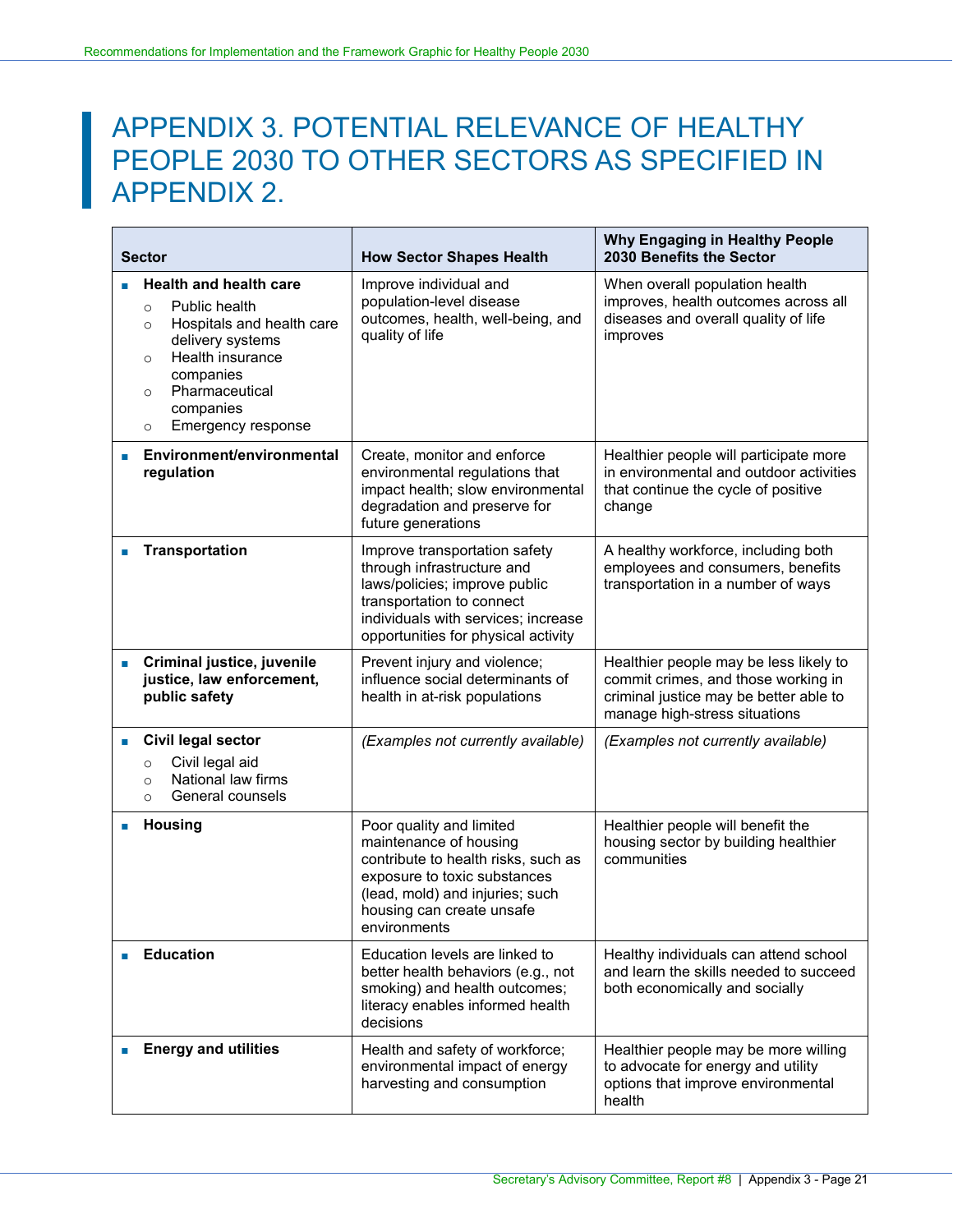| <b>Sector</b>                                                                | <b>How Sector Shapes Health</b>                                                                                                                                                                   | Why Engaging in Healthy People<br>2030 Benefits the Sector                                                                                                                          |
|------------------------------------------------------------------------------|---------------------------------------------------------------------------------------------------------------------------------------------------------------------------------------------------|-------------------------------------------------------------------------------------------------------------------------------------------------------------------------------------|
| <b>Urban planning and</b><br>П<br>development                                | Combat infectious disease; create<br>green spaces to encourage<br>physical activity; improve<br>environmental quality; decrease<br>violence                                                       | Healthier people can be champions for<br>urban planning and development work<br>to improve the health and economic<br>base of cities                                                |
| Labor/labor organizations<br>L.<br>Worker safety<br>$\circ$                  | Promote healthy physical and<br>social work conditions; target<br>social inequities; ensure use of<br>safety equipment and procedures;<br>provide safety training                                 | A healthier workforce benefits<br>employers by increasing productivity<br>reducing lost workdays and health<br>insurance costs                                                      |
| <b>Food and agriculture</b><br>п                                             | Contribute to healthier diets;<br>increase income and safety of<br>rural workforce                                                                                                                | Healthier people may take greater<br>interest in this sector and promote<br>healthier foods and more sustainable<br>practices                                                       |
| Commerce and business,<br>including investment and<br>financial institutions | Leadership in communities; ability<br>to help address health challenges<br>(e.g., addiction, hunger)                                                                                              | A healthy workforce is critical to<br>maximize productivity, reduce health<br>care costs, and promote economic<br>growth                                                            |
| <b>Military and defense</b>                                                  | Provide disaster relief services;<br>contribute to advances in health<br>research                                                                                                                 | The military relies on a healthy<br>population in order to maintain their<br>ranks and ensure there is a military<br>workforce that meets physical<br>requirements                  |
| <b>Technology and IT</b>                                                     | Enable data sharing via electronic<br>health records and mobile and<br>cloud platforms; increase access<br>to services via telehealth; allow<br>individuals to track their own<br>health outcomes | Healthier people may benefit<br>technology and IT by shifting the focus<br>of health IT and technology from high-<br>risk patient needs to preventive<br>medicine                   |
| State and local government,<br>Г.<br>tribes and territories                  | Influence and create policies and<br>regulations; implement programs                                                                                                                              | A healthier community means lower<br>health care costs, a more productive<br>workforce, improved quality of life, and<br>stronger local economies                                   |
| <b>Foundations and nonprofits</b>                                            | Provide funding opportunities for<br>projects; ability to help address<br>health challenges (e.g., addiction,<br>hunger)                                                                          | Healthier people would allow this<br>sector to invest in less common health<br>issues, and could provide greater<br>insight into contributing factors to<br>complex health problems |
| <b>Faith-based organizations</b>                                             | Advocate for social policies;<br>provide infrastructure and<br>guidance to community-level<br>agencies                                                                                            | Healthier people have more agency<br>and are better equipped to be active<br>members of their community                                                                             |
| Identity-based<br>organizations                                              | Identifies identity-specific needs,<br>including inequities and<br>disparities; creates communities<br>of practice; communicates to<br>special populations                                        | Provides data and targets for<br>members to prioritize for prevention<br>efforts and Healthy People 2030<br>interventions; focus on equality across<br>sectors and populations      |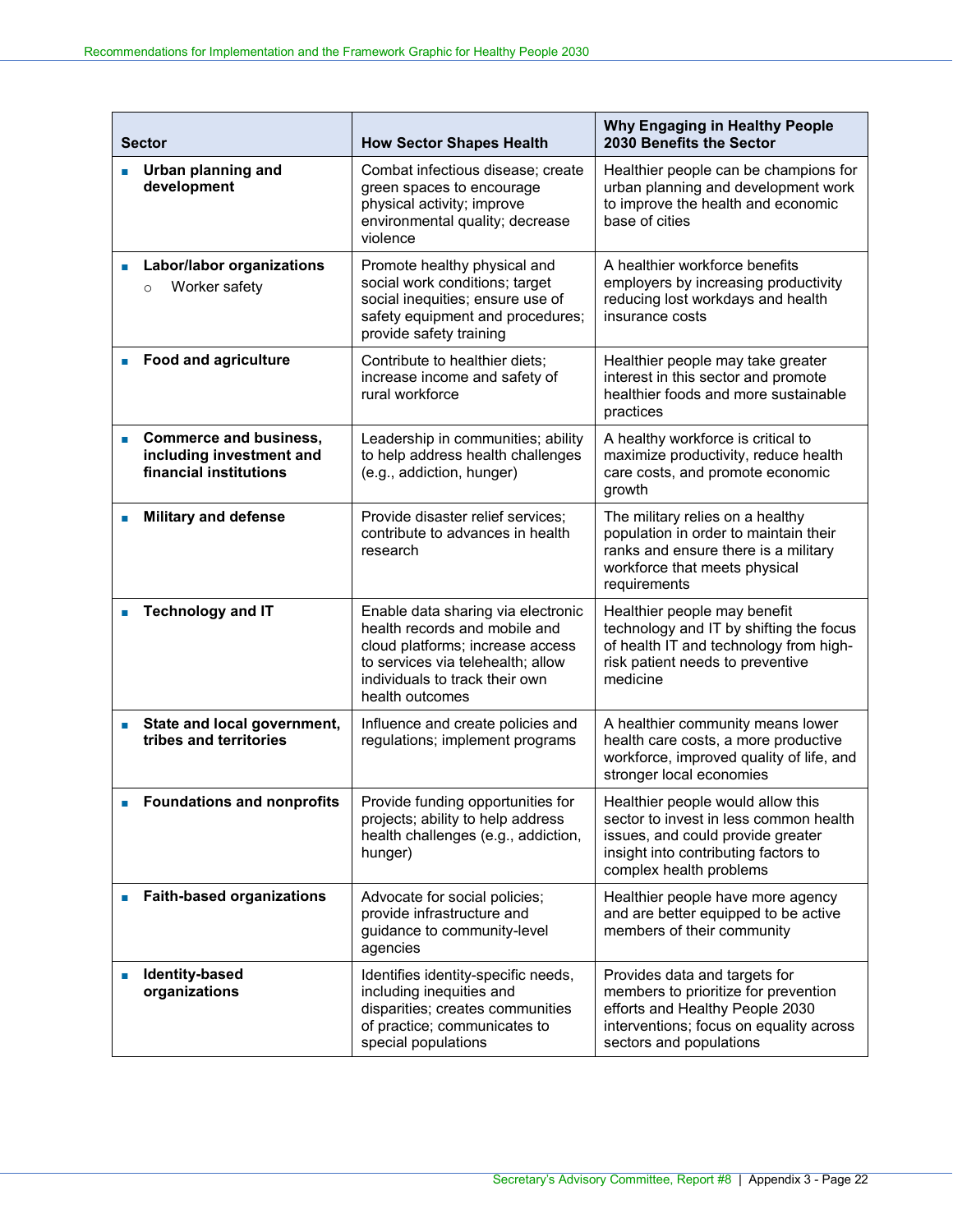## <span id="page-24-0"></span>APPENDIX 4. POTENTIAL COMPONENTS OF A NATIONAL DATA INFRASTRUCTURE.

The National Data Infrastructure could link data efforts at the national and local levels and build upon existing efforts, such as:

- **[The U.S. Small-area Life Expectancy Estimates Project \(USALEEP\)](https://www.cdc.gov/nchs/nvss/usaleep/usaleep.html)** is a partnership between NCHS, the Robert Wood Johnson Foundation, and the National Association for Public Health Statistics and Information Systems (NAPHSIS). It developed small-area estimates of life expectancy at the census tract level for the period 2010 to 2015.
- **[The NCHS-HUD data linkage](https://www.cdc.gov/nchs/data-linkage/hud.htm)**, an interagency partnership between NCHS and the Department of Housing and Urban Development (HUD). It expands the content of NCHS surveys to include housing data, thereby creating opportunities to study housing as a social determinant of health. The NCHS-HUD partnership has also resulted in geocoded data for NCHS data systems that can support research incorporating geographic, contextual factors.
- **[The Foodborne Diseases Active Surveillance Network](https://www.cdc.gov/foodnet/about.html) (FoodNet), a collaborative** program that includes CDC, 10 state public health departments, the U.S. Department of Agriculture's Food Safety and Inspection Service (USDA-FSIS), and the Food and Drug Administration (FDA). Targeted toward surveillance of specific pathogens and select geographic areas, FoodNet captures data through a combination of active surveillance; surveys of laboratories, physicians, and the general population; and population-based epidemiologic studies.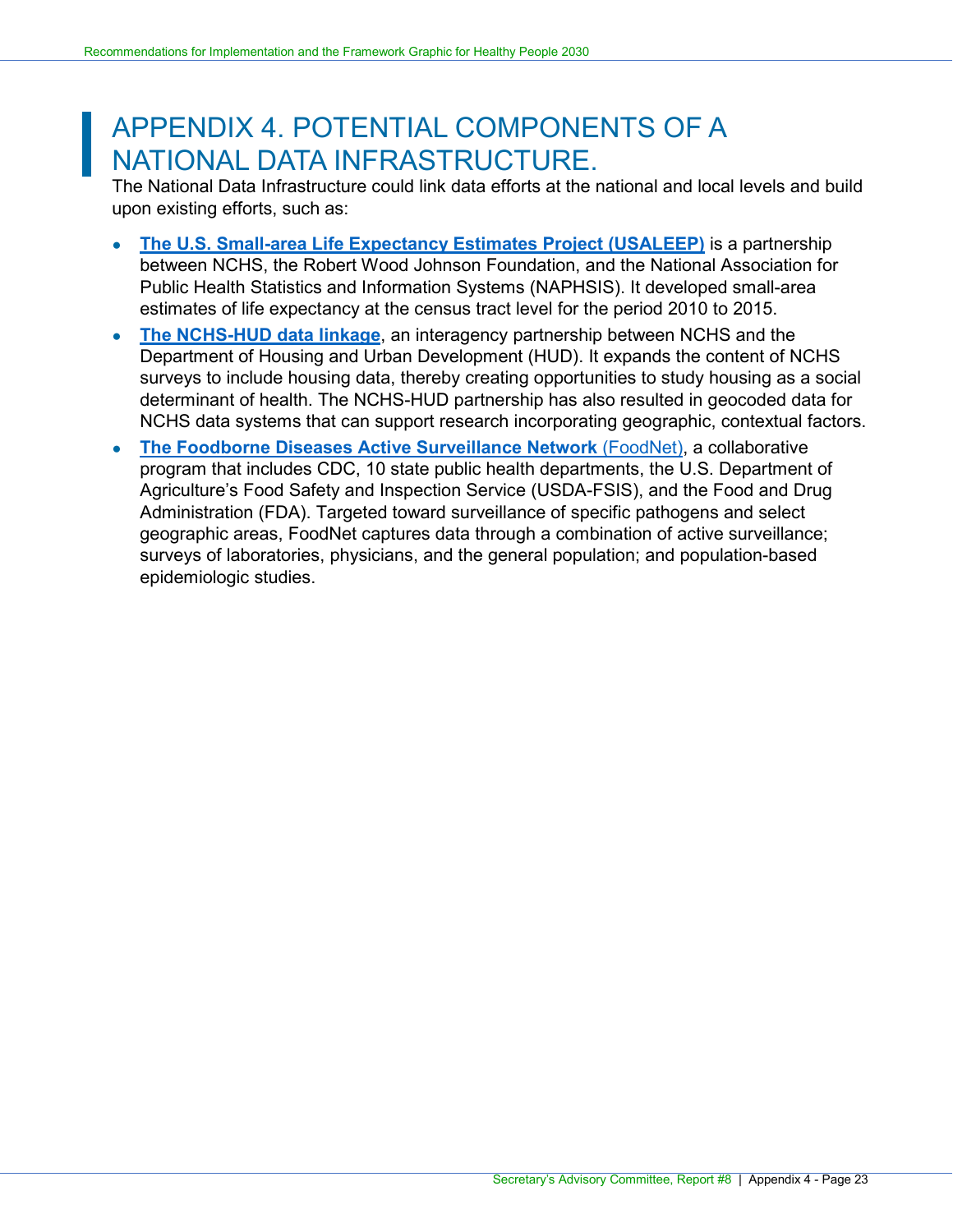## APPENDIX 5. THE HEALTHY PEOPLE 2030 FEDERAL INTERAGENCY WORKGROUP (FIW)

The Healthy People 2030 topic areas were developed by the Lead Federal Agencies with the most relevant scientific expertise. Experts from these agencies formed topic area workgroups.

The following is a list of the Lead Federal Agencies, primarily from HHS, that participated in Healthy People 2030 topic area workgroups.

## **Administration on Aging**

**Older Adults** 

## **Agency for Healthcare Research and Quality**

- Access to Health Services (co-lead)
- Genomics (co-lead)
- **Healthcare-Associated Infections** (co-lead)

## **Centers for Disease Control and Prevention**

- Adolescent Health (co-lead)
- **Arthritis, Osteoporosis, and Chronic** Back Conditions (co-lead)
- Cancer (co-lead)
- Chronic Kidney Disease (co-lead)
- Dementias, Including Alzheimer's Disease (co-lead)
- Diabetes (co-lead)
- Disability and Health (co-lead)
- Early and Middle Childhood (co-lead)
- Educational and Community-Based Programs (co-lead)
- Environmental Health (co-lead)
- Genomics (co-lead)
- Global Health (co-lead)
- Health Communication and Health IT (co-lead)
- Healthcare-Associated Infections (co-lead)
- Health-Related Quality of Life and Well-Being
- Heart Disease and Stroke (co-lead)
- HIV (co-lead)
- Immunization and Infectious Diseases

## **Indian Health Services**

• Oral Health (co-lead)

### **National Institutes of Health**

- **Arthritis, Osteoporosis, and Chronic Back** Conditions (co-lead)
- Blood Disorders and Blood Safety (co-lead)
- Cancer (co-lead)
- Chronic Kidney Disease (co-lead)
- Dementias, Including Alzheimer's Disease (co-lead)
- Diabetes (co-lead)
- Disability and Health (co-lead)
- Environmental Health (co-lead)
- Hearing and Other Sensory or Communication Disorders
- Heart Disease and Stroke (co-lead)
- Mental Health and Mental Disorders (colead)
- Nutrition and Weight Status (co-lead)
- Older Adults (co-lead)
- Oral Health (co-lead)
- Respiratory Diseases (co-lead)
- Sleep Health
- Substance Abuse (co-lead)
- **Vision**

## **Office of Disease Prevention and Health Promotion, Office of the Assistant Secretary for Health, Office of the Secretary**

- **Health Communication and Health IT** (co-lead)
- Healthcare-Associated Infections (co-lead)